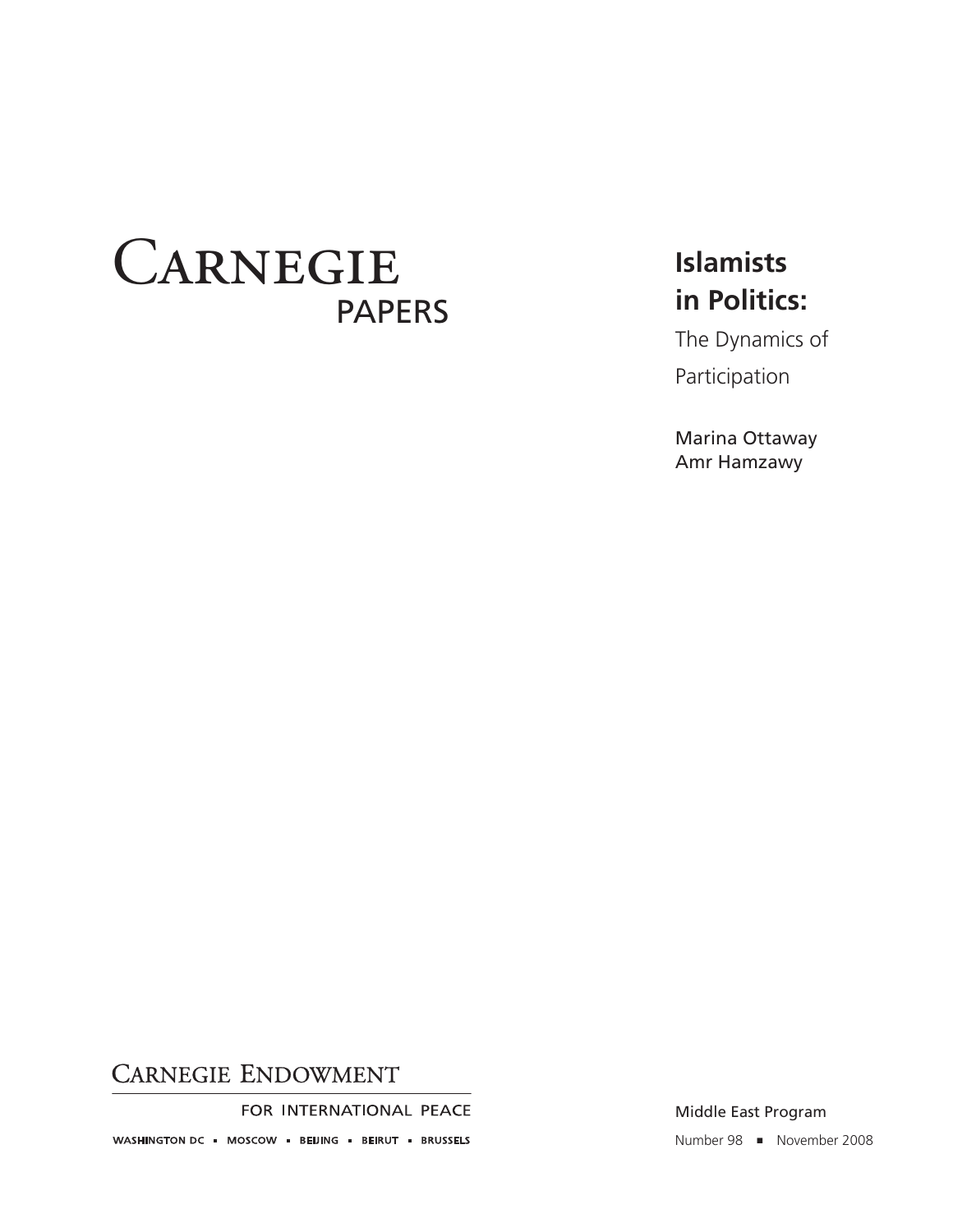© 2008 Carnegie Endowment for International Peace. All rights reserved.

No part of this publication may be reproduced or transmitted in any form or by any means without permission in writing from the Carnegie Endowment. Please direct inquiries to:

Carnegie Endowment for International Peace Publications Department 1779 Massachusetts Avenue, NW Washington, DC 20036 Phone: 202-483-7600 Fax: 202-483-1840 www.CarnegieEndowment.org

This publication can be downloaded for free at www.CarnegieEndowment.org/pubs. Limited print copies are also available. To request a copy, send an e-mail to pubs@CarnegieEndowment.org.

#### **Carnegie Papers**

Carnegie Papers present new research by Endowment associates and their collaborators from other institutions. The series includes new time-sensitive research and key excerpts from larger works in progress. Comments from readers are most welcome; please reply to the author at the address above or by e-mail to pubs@CarnegieEndowment.org.

#### **About the Authors**

**Marina Ottaway** is a senior associate in the Democracy and Rule of Law Program and director of the Carnegie Middle East Program. Her most recent book, *Beyond the Façade: Political Reform in the Middle East* (coedited with Julia Choucair-Vizoso), was published in 2008.

**Amr Hamzawy** is a senior associate at the Carnegie Middle East Center in Beirut. He is a distinguished Egyptian political scientist who previously taught at Cairo University and the Free University of Berlin. Hamzawy has a deep knowledge of Middle East politics and specific expertise on the reform process in the region. His research interests include the changing dynamics of political participation in the Arab world and the role of Islamist movements in Arab politics. His most recent book, *Human Rights in the Arab World: Independent Voices*, coedited with Anthony Chase, was published in 2006.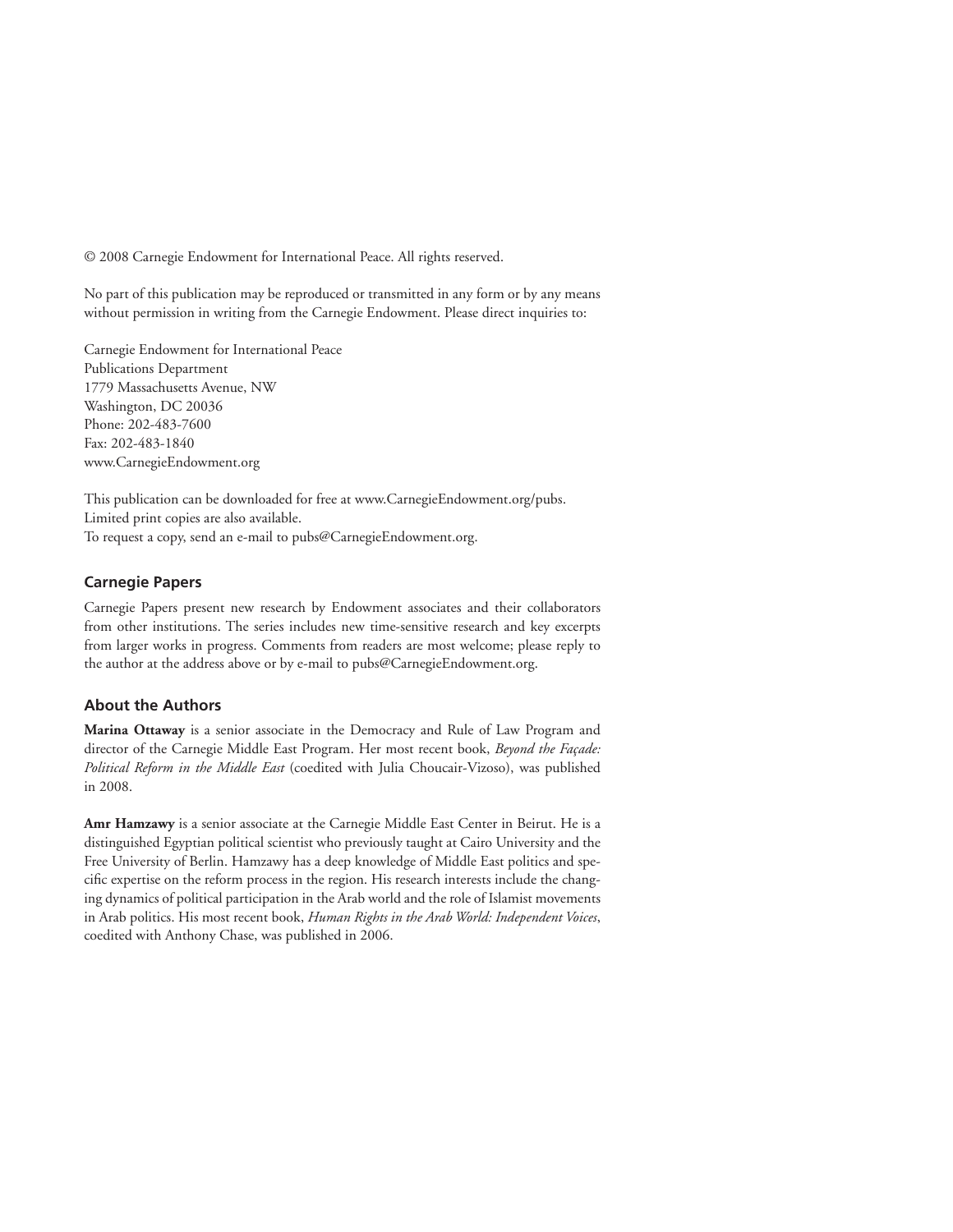## **Contents**

| <b>Summary</b>                              |    |
|---------------------------------------------|----|
| <b>Introduction</b>                         | 3  |
| Are Islamic Parties Committed to Democracy? | 5  |
| The Ideological Conundrum                   | 5  |
| Tactical Dilemmas                           | 9  |
| <b>Impact of Participation</b>              | 11 |
| Participation Under "Normal" Conditions     | 12 |
| Participation Under "Siege" Conditions      | 15 |
| Participation by Armed Movements            | 18 |
| Post-Participation Debates                  | 19 |
| <b>Evolving Movements</b>                   | 22 |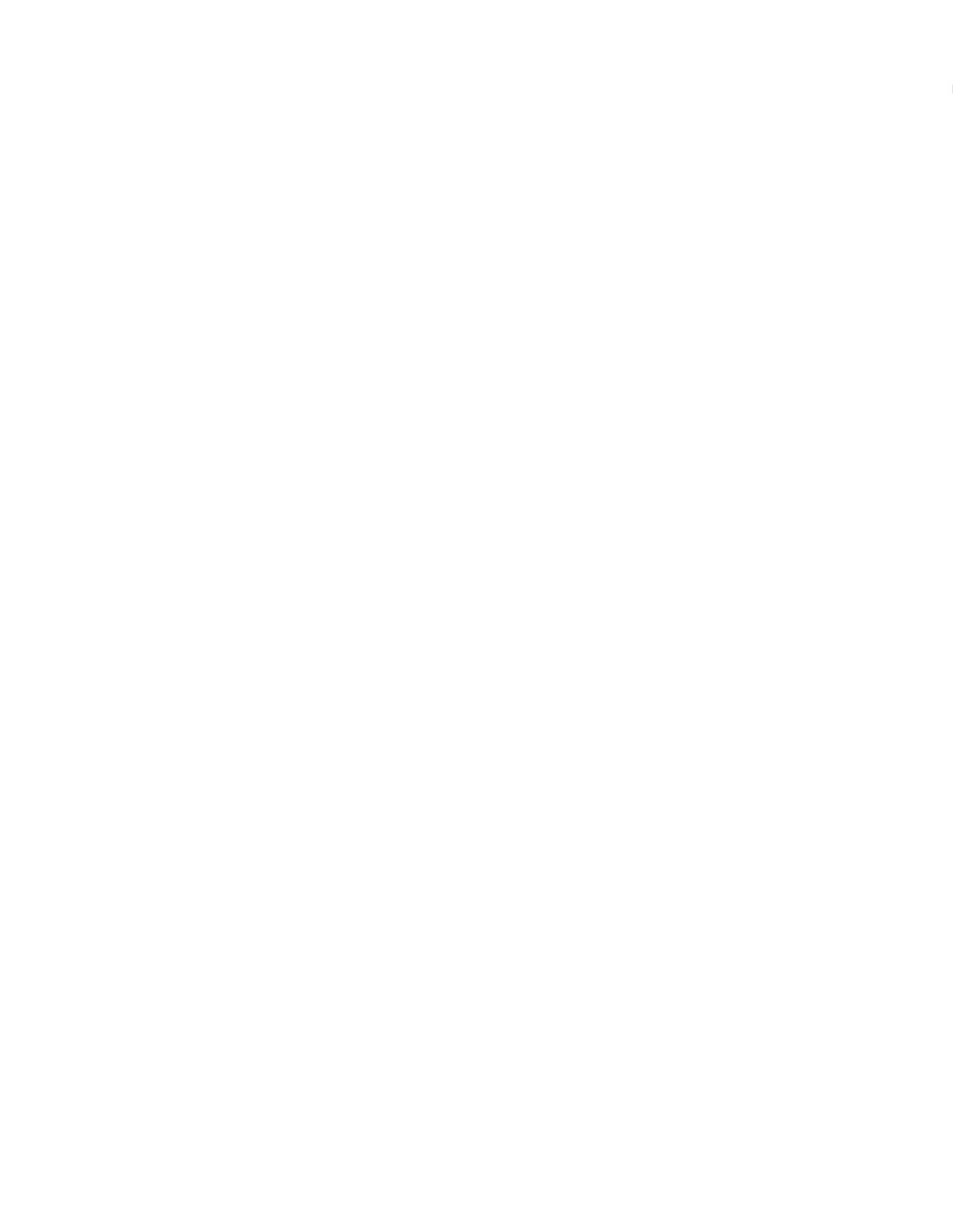## **Summary**

Islamist parties and movements in Arab countries that have strategically chosen to participate in the legal political process, acknowledging the legitimacy of the existing constitutional framework, have gained great political importance. Their participation raises two major questions: are they truly committed to democracy? And will participation have a positive, moderating influence on their positions, pushing them to focus on public policy platforms rather than ideological debates?

The experience of participating Islamist parties and movements in Morocco, Algeria, Egypt, Jordan, Bahrain, and Yemen as well as the armed parties in Lebanon and Palestine, reveals a complex picture. Each movement's commitment to democracy is ultimately determined by the balance of power between reformers and hard-liners in the leadership and the pressures from constituents. In turn, such balance of power is affected by the political conditions in the country, above all whether Islamist parties and movements are allowed to participate in pluralist politics in a sustained way.

Valery Tishkov | **1**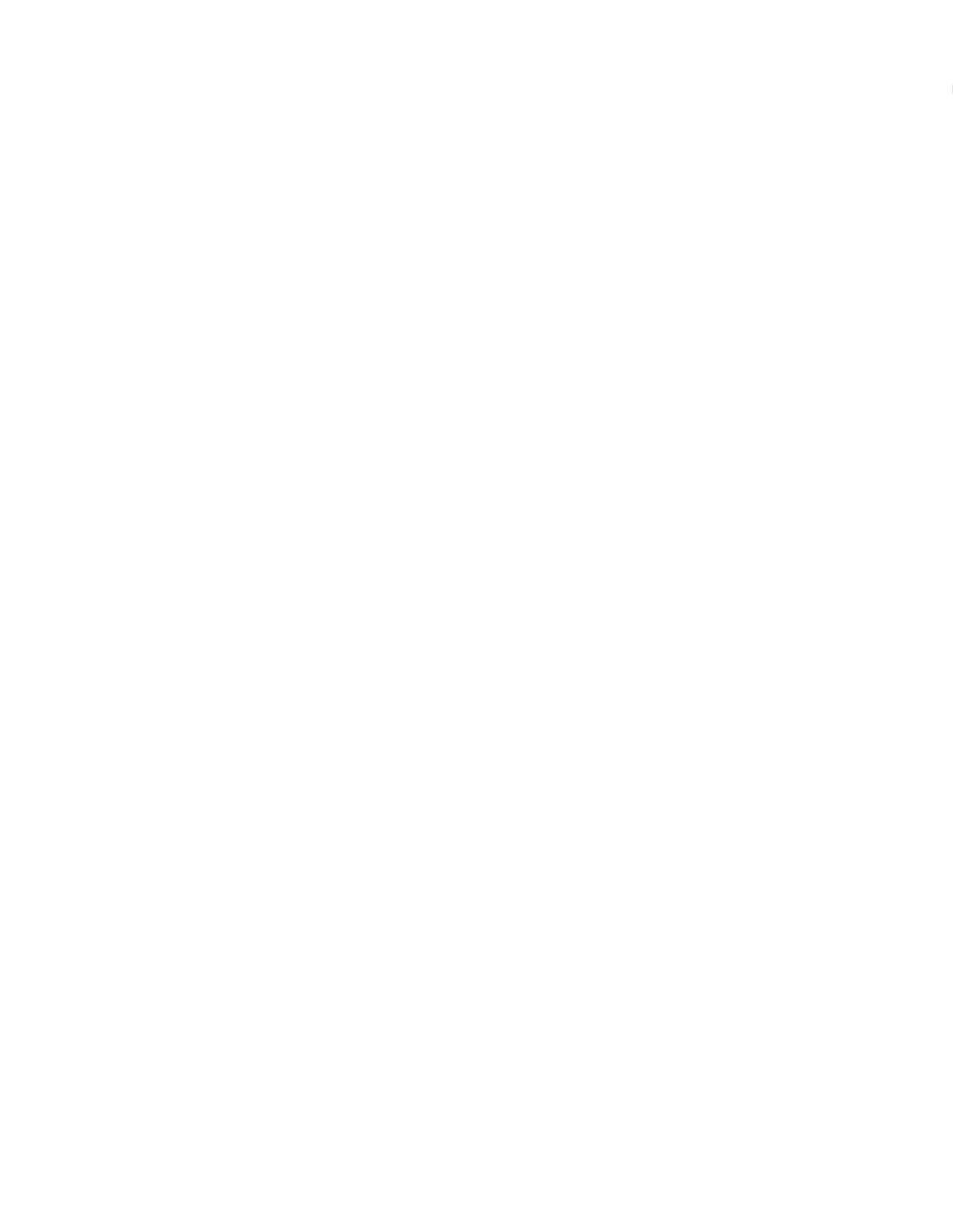## **Introduction**

Islamist political parties and movements that have made the strategic choice to participate in the legal political process of their countries are, together with the ruling establishments, the most important political actors in Arab countries. These parties and movements, to which we will refer in the rest of the paper as participating Islamists, are also extremely complex. This is because they are undergoing constant transformation in response to internal power struggles and to shifts in the manner in which they are allowed to participate.

The conclusions of this paper are based mainly on an examination of participating Islamist parties in Morocco, Algeria, Egypt, Jordan, Bahrain, Kuwait, and Yemen. The paper also discusses briefly political participation by armed Islamist parties in Lebanon and Palestine. With the notable exception of al-Wefaq Society in Bahrain, all participating parties or movements derive their ideas from and are loosely affiliated with the Muslim Brotherhood. This is not accidental. It is the parties that are rooted in the thinking of the Muslim Brotherhood that over the years have undergone the ideological transformation that justifies their participation in the legal politics of their respective countries. First, they have accepted the legitimacy of the individual modern Arab states; thus they are implicitly renouncing, or at least pushing back to an undetermined future, the goal of creating an Islamic state representing the entire Muslim community, the *umma*. Second, they have accepted the idea that participation in the political space available in their countries is an acceptable means of fighting for their goals. And third, they have accepted, albeit with hesitation and resistance by many, that in order to participate they have to accept the right to participation of parties and movements with different ideological commitments and goals. Sunni organizations that do not derive from the Muslim Brotherhood have not undergone a similar transformation. Except in Kuwait and Bahrain, Salafi groups remain aloof from political participation; they focus instead primarily on *da`wa* (proselytizing) activities and to a lesser degree on social service provision.

The political participation of Islamist parties and movements has given rise to two major concerns both in the Arab world and in the West. The first is whether these participating Islamists are truly democratic. The second is whether participation itself would consolidate their commitment to democratic norms

Valery Tishkov | **3**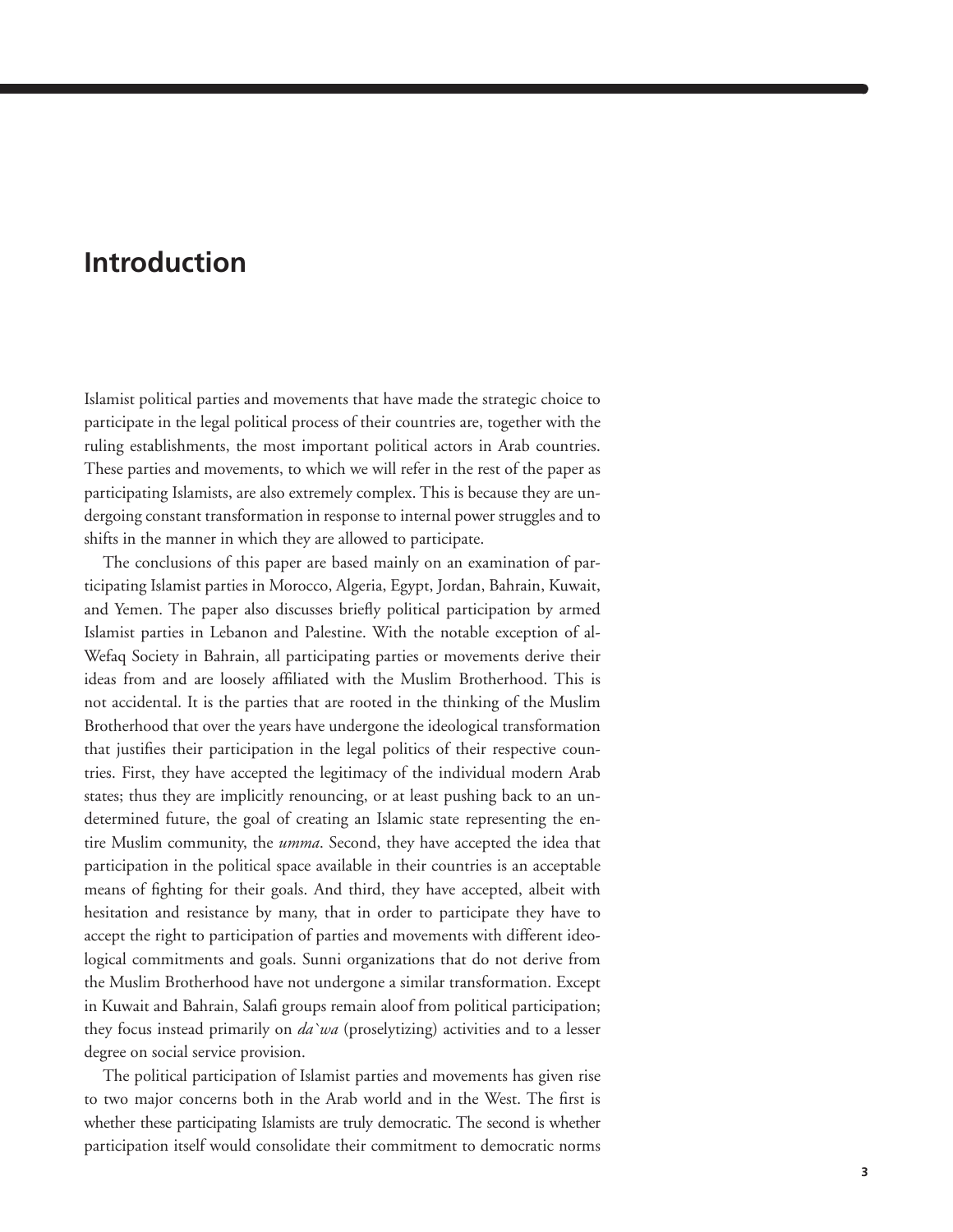and procedures. The questions of course could and should be asked of any other Arab political party: beginning with the ruling parties or, more generally, with any political party that enters the political fray in countries where democracy is not a consolidated political system. It could even be asked about some parties in consolidated democracies. Nevertheless, it is an important question to ask of Islamists, for whom acceptance of democracy entails ideological conundrums, not just strategic decisions.

Questions about the participating Islamists' commitment to democracy and about the impact that participation will have on them are also particularly important because these parties and movements are major political players in Arab politics now and will remain so for the foreseeable future. They carry weight because their message resonates well with populations that are both deeply religious and socially conservative, but also because for decades they have made a systematic investment in organization and constituency-building that greatly surpasses that of liberal and leftist opposition movements. Furthermore, the political structures of Islamists are underpinned by religious and charitable organizations as well as social service providing agencies that have been instrumental in creating and sustaining networks of Islamist activists and sympathizers.

Questions about the democratic credentials of participating Islamists have been heightened by the assumption, largely unfounded, that Islamist parties and movements would be likely to sweep elections if they were allowed to participate freely. According to this view, the likelihood of electoral victories makes these parties truly dangerous, because once in power they could abrogate the democratic system and impose a theocracy. The idea has a lot of currency in the Arab world, and it is deliberately promoted by governments that want to contain Islamist parties and movements and to rally the secular opposition to their side against them. In reality, election returns suggest that participating Islamists, far from winning sweeping victories, are struggling at present to maintain even the modest gains they made earlier. Recent elections in Morocco, Jordan, and Kuwait have seen Islamists lose ground in legislative councils and among their electoral constituencies; thus these are triggering internal debates about the costs and benefits of participation in legal politics. It is true that some of the elections we refer to here were far from free and that Islamists might have done somewhat better in a more open contestation. Nevertheless the downward trend revealed by recent elections does not support the assumption that Islamists could easily sweep to landslide victories.

There has been only one country where Islamists were poised to win an election, if the process had been allowed to continue, that of Algeria in 1991; and there has been one case of an Islamist electoral victory, that of Hamas in Palestine in 2006. Both elections took place under exceptional circumstances. Algeria had been dominated by Front of National Liberation (FLN) since independence in 1962. That party was widely seen as corrupt and incapable of delivering, and other opposition forces were in disarray. Voters determined to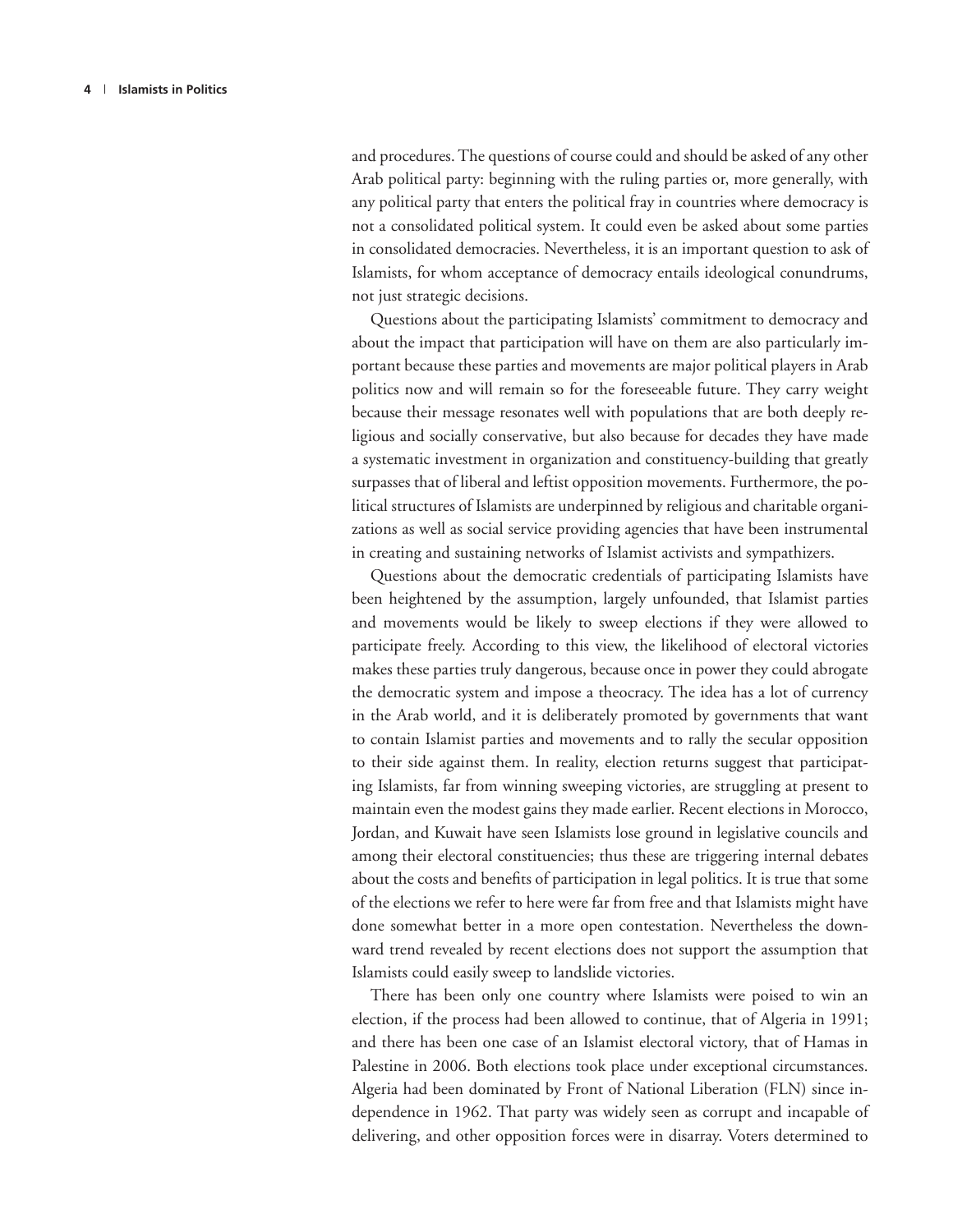be rid of the FLN had little choice but to vote for the Islamic Salvation Front (FIS). And in the 2006 elections in Palestine, Hamas won, but just barely, also against a ruling party perceived as corrupt and incapable of reforming itself and in the absence of other serious contenders. There is no evidence at this point that in more normal situations, for example in Morocco and Kuwait where an array of active political parties with different orientations exists, Islamist parties can command strategic majorities or win landslide victories.

#### **Are Islamic Parties Committed to Democracy?**

Reams have been written on the issue of whether Islam is compatible with democracy. This is a futile question because the answer depends on how the fundamental principles of Islam are interpreted, and by whom. The real question is whether political parties and movements that call themselves Islamist—and in some cases campaign with slogans such as "Islam is the solution" or "The Koran is our constitution"—can accept democracy completely, either ideologically or strategically.

#### **The Ideological Conundrum**

On the ideological level, there is a fundamental tension in Islamist parties and movements between the notion that law must be based on God's word, thus conform to Islamic law or Sharia, and the idea that in a democratic political system laws are made on the basis of majority rule by parliaments freely elected by people. A party cannot call itself Islamist and cannot retain the support of devoutly Muslim followers if it renounces Sharia as the basis of legislation. Most Arab constitutions tip-toe around the issue by stating at least that Sharia is a source, rather than the source, of legislation. At the same time a party cannot call itself democratic, struggle to elect its candidates to parliament, and push together with other members of the opposition for a more open political system without accepting the logic of pluralism and recognizing majority rule as binding. The tension between the Islamist and the democratic view has not been resolved completely by any one party or movement. The result is that the political thought of participating Islamists contains a number of gray zones; and a constant ideological and political struggle continues within all parties and movements between hard-liners, who are constantly trying to expand the space assigned to the Sharia in the legal and judicial systems of their respective countries, and moderates, who favor a more liberal interpretation of what a state based on Sharia means.

The struggle between tendencies and interpretations is real, and this is what creates the difficulty in answering the question whether any Islamist party or movement is committed to democracy. There is no doubt that there are individuals among all participating Islamists, including in high leadership positions, whose acceptance of democracy is genuine and who believe that it does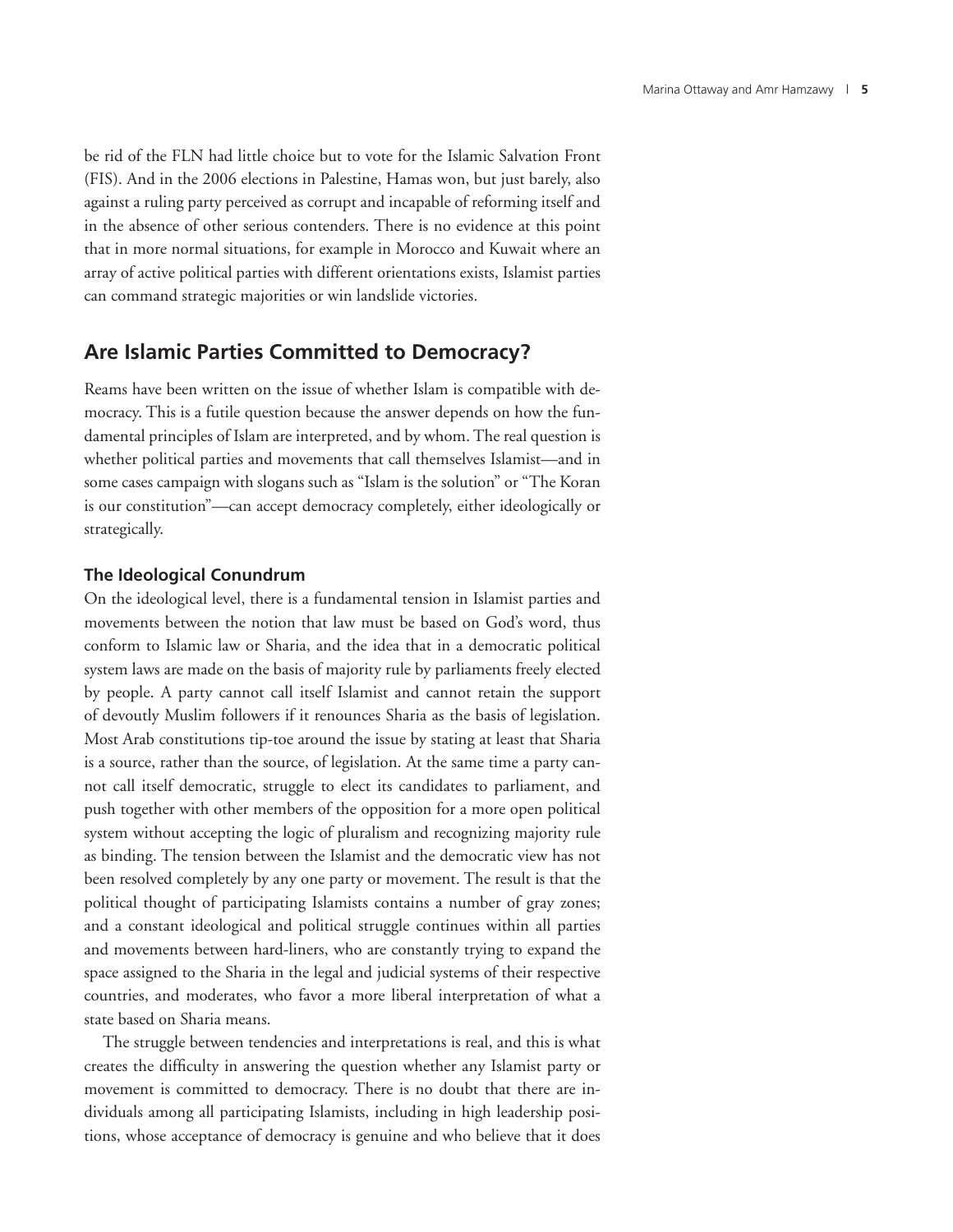not need to clash with religious ideas and ideals. There is no doubt, either, that this is not true of all leaders and members of Islamist parties and movements. Whether any Islamist actor is and above all will remain committed to democracy depends on the outcome of internal power struggles—each one deeply influenced by the political environment in which Islamists operate.

However, evidence does not support the idea that the choice of political participation by Islamist parties and movements is simply a ruse: a plan to exploit the potential of the democratic process to reach positions of power and then immediately abolish the democratic process altogether and impose a theocratic state. It is true that this was in part the thinking within the FIS in Algeria, which was dominated by a Salafi leadership that considered the modern Algerian state—not just its government—as illegitimate, and did not hide its intention to set up a religious state instead. But this does not appear to have been the case with Hamas, which participated in the elections without any expectation of winning. Nor is it the case for the Party of Justice and Development (PJD) in Morocco that competes under an election law guaranteeing that no party can win a majority of seats, and thus it knows full-well that its participation cannot lead to a change in the nature of the state. In fact the PJD alongside most participating Islamists either have never opted to establish a religious state or dropped it as an objective in the context of participation in legal politics. Not only do most Islamist parties and movements participate without assuming they can win, but many even deliberately refrain from fielding a large number of candidates in national and local elections, so governments will not feel threatened.

Ideologically, participating Islamists do not have problems accepting the mechanics of democracy: the election of leaders, the limits imposed on the executive by the parliament and the judiciary, and even the idea that leaders can be replaced in new elections. And participating Islamist parties and movements, it is worth repeating, have de facto accepted the legitimacy of the modern nation-state. This is an issue that does not receive as much attention in the West as it deserves. Acceptance of the modern nation-state draws a sharp line between participating Islamists and radical groups. The latter still focus on the Islamic community as a whole; they consider modern states, not just their governments, as illegitimate; and they want, at least in theory, to revive the caliphate. Paradoxically, while radicals' statements about reviving the caliphate receive much attention and create much alarm—although the chances that it will happen are about as good as those of the revival of the Holy Roman Empire—the large scale embrace of the nation-state by participating Islamists tends to go unnoticed.

But even participating Islamist parties and movements that do not question the political mechanics of democratic systems and the legitimacy of the nationstate have problems accepting fully all values that are associated with democracy in the West. Furthermore, even when they do not contest basic concepts such as those of human rights and women's rights, their interpretations are more in line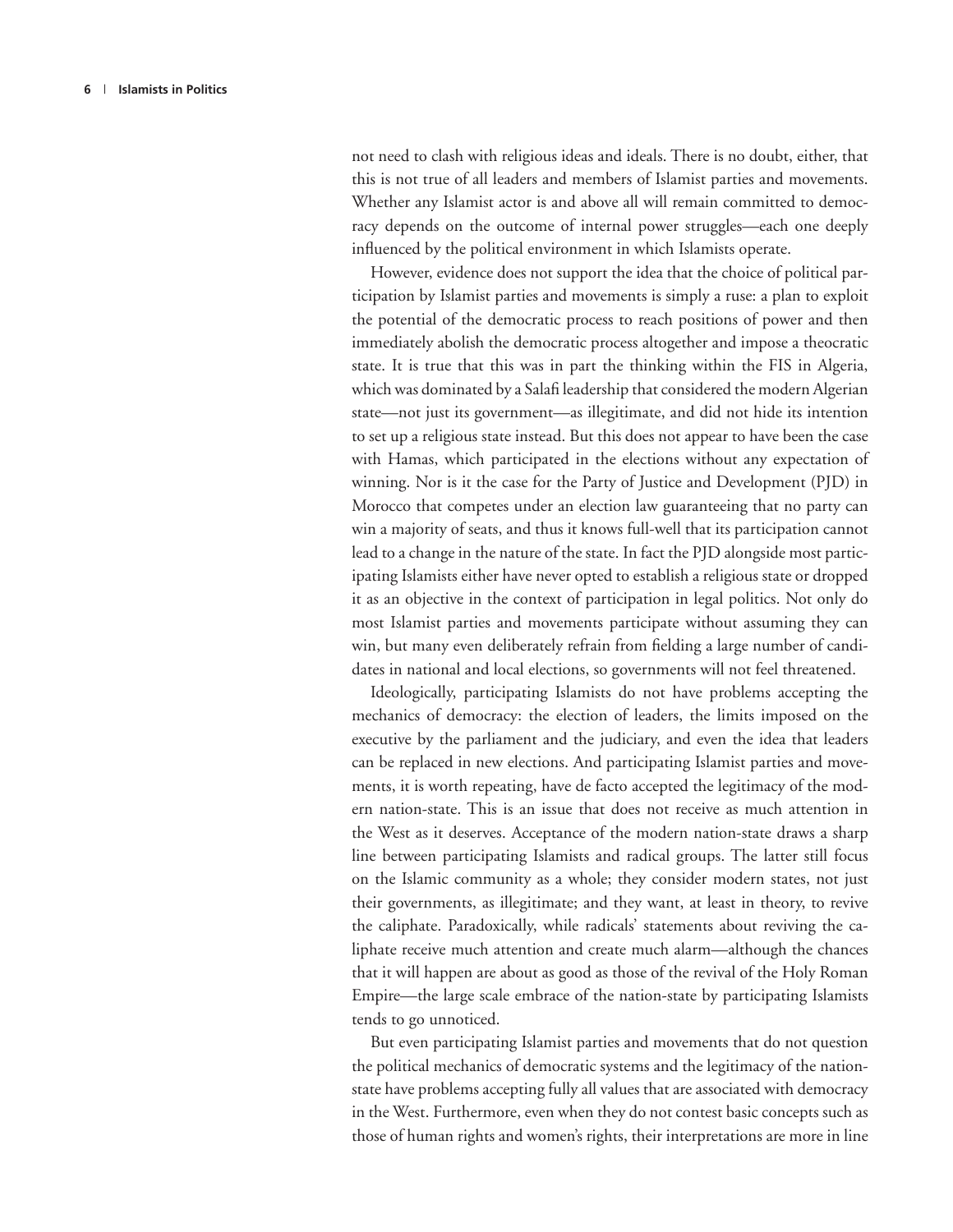with what was common in the West in the first half of the twentieth century than with contemporary views.

The more important problems are those emanating from a clash of Islamist and democratic principles rather than from the social conservatism of most participating Islamists. In particular, Islamist parties and movements in the Arab world still struggle with the separation of religion and politics, thus with the place of Sharia in the legal system. They accept the idea of political pluralism, but are fighting over its limits; they do not dispute that the principle of universal citizenship is crucial to democracy, but in practice are divided about equality between Muslim and non-Muslim citizens and between men and women.

In addition, participating Islamists show some ambiguities that do not stem from their dual character as religious/political movements but from their views on the politics of the region. For example, they reject the use of violence in the political process, but have trouble rejecting in principle the use of violence when it comes to the Palestinian cause. This is true even for Islamists that are not armed and could not use violence even if they decided to.

At the center of the ambiguities that remain in the ideas and values embraced by participating Islamists is their dual nature as both religious and political actors. As religious actors, they must accept the primacy of Sharia over that of laws enacted by parliaments and have to base their electoral programs and public policy prescriptions on religious views. As political actors, they need flexibility. Some parties and movements are addressing the problem by replacing the idea of strict adherence to Sharia with the requirement that laws and policies be compatible with an Islamic frame of reference (*marji`ya*). Thus, the PJD in Morocco argues that it must accept laws that fall within an Islamic frame of reference and have been approved democratically, even if they do not conform strictly to Sharia. On that basis, the PJD accepted in 2004 a reform of the personal status code. This flexibility, crucial to the PJD's ability to function as a normal party in parliament, is not accepted readily by all its followers.

Political as well as ideological considerations influence the way in which participating Islamists deal with the inherent conflict of their identity as both political and religious actors. Most parties and movements try to overcome the problem by setting up a political party separate from the religious movement, so the religious movement can continue to deal with absolute values while the party plunges into the pragmatic world of political compromise. In Morocco, Algeria, Jordan, Yemen, Bahrain, and Kuwait there are now Islamic parties (or political societies in the latter two) separate from the religious movements. In the case of the Muslim Brotherhood in Egypt, setting up a political party has never been a realistic alternative due to the Egyptian government's constant refusal to legalize the Brotherhood, which remains a banned organization.

Separating the religious and political components helps Islamist parties and movements to some extent, but it is not enough because the party can lose the support of members of the religious movement if it strays too far. Worse,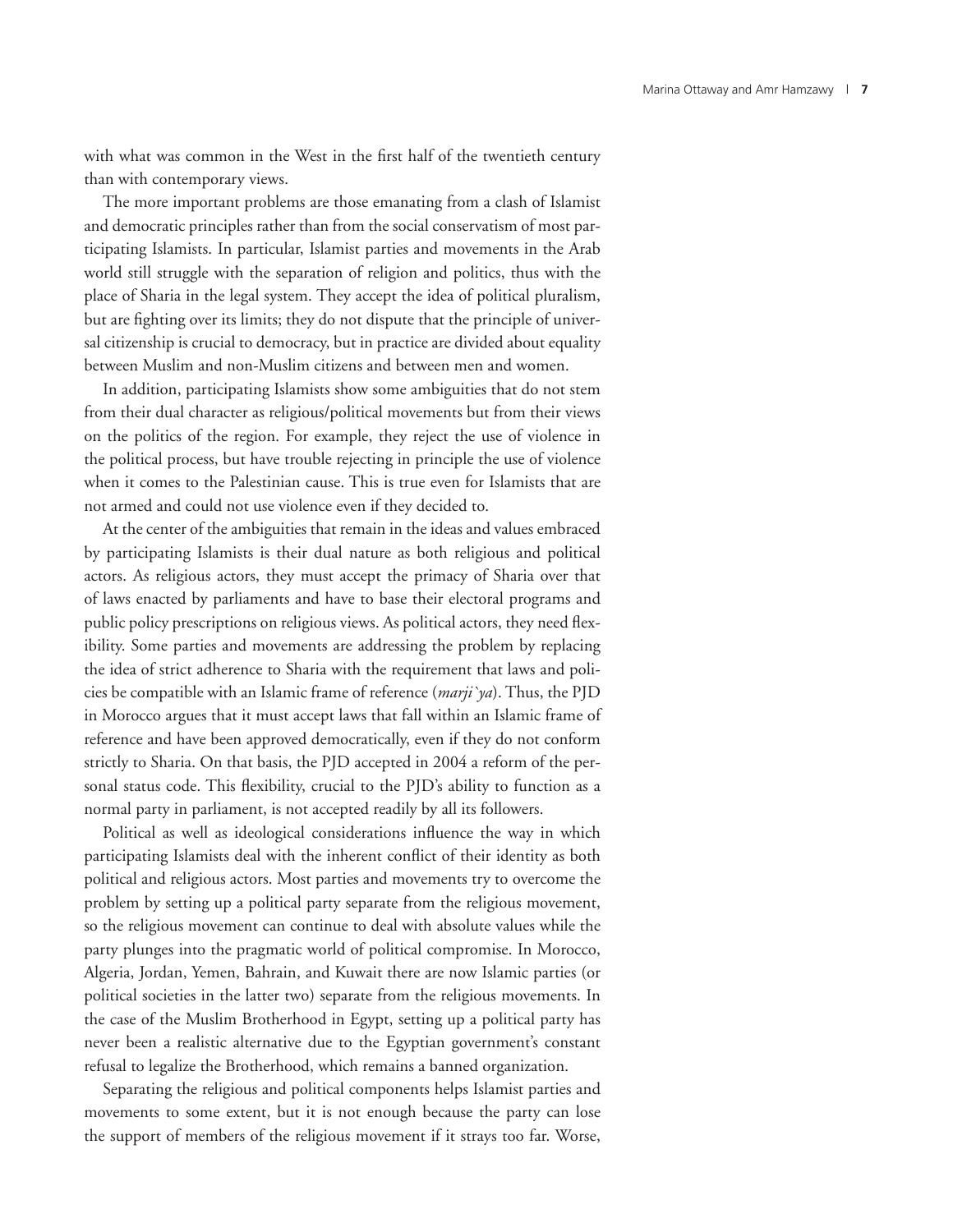members' allegiance can be transferred to other religious movements that do not dirty their hands with political participation. This is a serious problem for the PJD in Morocco. The PJD is affiliated with a religious movement called al-Tahwid wal Islah (unity and reform). As a religious movement, al-Tawhid competes with another religious movement, al-Adl wal Ihsan (justice and charity), estimated to have a much larger popular base. Politically, the PJD has no competition; the rival religious movement al-Adl wal Ihsan does not recognize the legitimacy of the Moroccan state and monarchy and stays aloof from politics; other participating Islamist parties (such as the Party for the Civilizational Alternative) are marginal at best. The dilemma of the PJD is that if it remains close to its religious roots, it can keep the support of al-Tawhid members and even receive votes from members of al Adl, although the leadership of the group encourages them not to participate. But if the PJD strays too far from doctrine to gain political respectability with a broader public and makes the political compromises any party with parliamentary representation must accept, it will not get support from al-Adl members. In fact, it may even see some of its own turn to the more principled religious movements that boycott politics.

Acceptance of political pluralism is another issue with which even participating Islamist parties and movements continue to struggle. As late as the 1980s, Islamists upheld a model of politics and society different from the Western one. They rejected the notion of individual rights and emphasized the primacy of communal rights. Like all movements that put the community ahead of the individual, they thus rejected pluralism and put forward a notion of politics and society aimed at making their interpretation of Islam binding for everyone. Many among the participating Islamists rejected the legitimacy of secular forces and were rather intolerant of opposing views. During the 1990s, participating parties and movements re-evaluated their position. They gradually reached out to the secular opposition, and some of them even tried their hand at building cross-ideological alliances against repressive regimes. This meant that Islamists had to recognize the legitimacy of secular actors and to fashion a more tolerant rhetoric on secular views of politics and society. As part of the new stance, Islamists embraced the terminology of democratic politics, including the language of pluralism.

The issue remains fraught with complexities, however. It is difficult for a religion-based party or movement to recognize the legitimacy of all points of view. Throughout the last two decades, participating Islamists have gone a long way in accepting the diversity of views in the political arena. But with regard to moral, social, and cultural issues, they still lag behind. The difficulty is one familiar to all situations where actors operating with a clear ideological or religious outlook—Christian Democratic parties, socialist and communist parties—have entered pluralistic political systems. The pluralism issue is usually not resolved once and for all in theory. Rather, it is resolved in practice by the balance of political forces: ideological parties accept pluralism when they are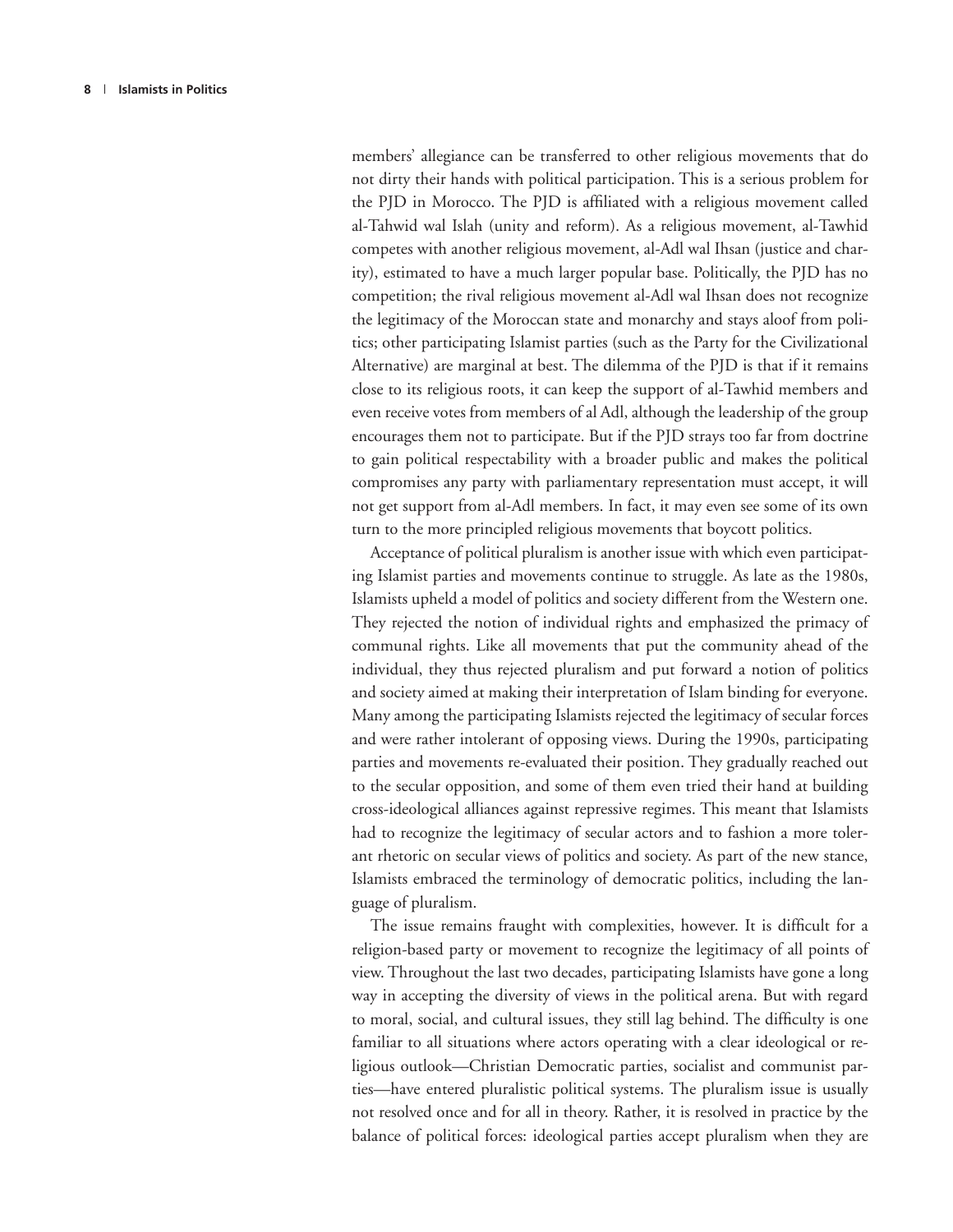not strong enough to impose their beliefs but are likely to become more intolerant when they can impose their way.

The question asked at the beginning of this section—whether participating Islamists are truly committed to democracy—cannot be answered with a clear yes. There is no doubt that the political parties and movements that have chosen to participate in the legal political process have come a long way from positions most Islamists occupied in the past. Nevertheless, participating Islamists still find it hard to reconcile beliefs rooted in Islam with commitment to democracy, thus to participate while remaining faithful to their religious roots. All participating parties and movements are divided on these issues. The existence of the divisions within the leadership, as well as the fear of losing supporters to other more conservative religious organizations, create the ambiguities—the gray zones—in the thinking of Islamists mentioned earlier.

As a result, the thinking of participating Islamist parties and movements remains in flux, depending on the prevailing of different factions. The internal struggle for power, in turn, is influenced by external factors. The most important is the conditions under which Islamists participate politically in their own countries.

#### **Tactical Dilemmas**

Even Islamist parties and movements in the Arab world that have bitten the ideological bullet initially and decided to participate in the legal political process are forced for tactical reasons to re-examine their commitment periodically. They operate in countries where the government itself is not truly committed to democracy but uses every possible expedient to ensure that the opposition cannot prevail. Like all other opposition parties, participating Islamists thus have to decide whether they will take part in an election even if the playing field is decidedly slanted; and they must judge when the slant has become such that electoral contestation is no longer a viable option. The problem is compounded for Islamists because governments are more fearful of them than of liberal and leftist opponents, and thus often throw additional obstacles in their way.

The decision to participate in a specific election involves tactical considerations. By participating under conditions that ensure poor results, Islamist parties and movements risk undermining their standing because results will project an image of weakness. They also risk alienating further those supporters who are already skeptical about participation on ideological grounds and who find in the obstacles further proof that participation is a losing strategy. On the other hand, by participating despite the obstacles put in their way, Islamists can show they are truly committed to democratic procedures and processes, and that they are not just fair-weather democrats who only play when they can win. The refusal by Islamists to participate in a specific election also has complex effects: it reassures those followers who are critical of participation, but it confuses the rest. It also opens the parties or movements to accusations that they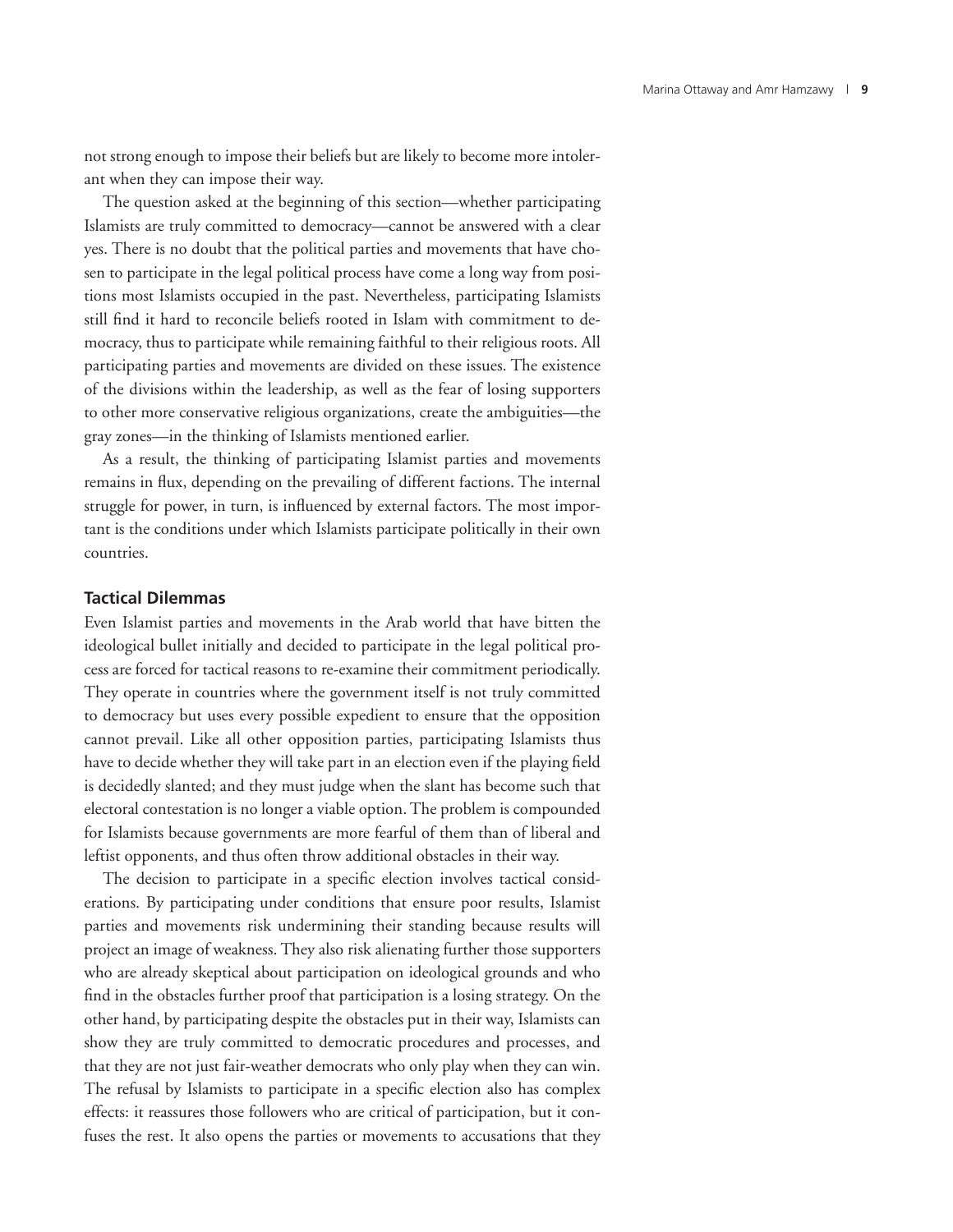are not truly committed to democracy; governments are particularly prone to make such accusations. Furthermore, boycotting elections condemns Islamists to powerlessness: a party that has renounced violence but refuses to take part in the political process has no means to exercise direct political influence.

The example of Jordan's Islamic Action Front (IAF) is illustrative of the dilemmas facing Islamist parties. The IAF was formed in 1992 in response to a new, more liberal political party law and for the specific purpose of competing in the fall 1993 elections. The late King Hussein immediately changed the rules of the political game by pushing through an amendment to the electoral law that favored the conservative tribal element and put the IAF at a disadvantage. In 1997, the IAF joined with other opposition parties to demand a change in the electoral law. It threatened a boycott if the law was not amended and made good on the threat when it was not. In 2003, it again reversed its position, realizing that it would achieve nothing by sitting on the sidelines. Thus, it participated although the playing field remained slanted. In 2007 the IAF, faced with a new wave of government imposed restrictions on its electoral participation, boycotted the municipal elections in July before fielding candidates in the parliamentary elections in November; but it won only six seats, down from seventeen in 2003.

The Muslim Brotherhood in Egypt has faced similar dilemmas. The problem is complicated in its case by the fact that Egyptian laws ban the Brotherhood; therefore it cannot participate in elections as a movement, but it must either negotiate with legal political parties and run its own candidates under their banner or field its candidates as independent. The record is telling. The Muslim Brotherhood participated in the 1984 elections in alliance with the liberal Wafd Party, winning a modest six seats. It participated again in 1987 as part of an alliance with the Socialist Labor Party, and 37 of its members were elected to parliament. The government responded with additional restrictive legal measures; as a result in 1990, the Brotherhood boycotted the election alongside other opposition parties. In 1995, the Muslim Brotherhood again changed tactics and participated by fielding independent candidates. Although the government cracked down on the movement with a heavy hand, the Brotherhood managed to get one member in parliament. In 2000, the Muslim Brotherhood again participated, and seventeen of its members (running as independents) were elected. In 2005, the Brotherhood made an all-out effort and scored a major victory when its independent candidates won 88 seats or 20 percent of the total for the Egyptian People's Assembly (lower chamber of the parliament), becoming the largest opposition bloc in a half century. But in the 2007 elections for the Shura Council (upper chamber of the parliament), in which the Muslim Brotherhood participated, a fearful government used its heavy hand to prevent Brotherhood candidates from winning any seats. Later, in the 2008 municipal elections, the government refused to register almost all Muslim Brotherhood candidates and also unleashed a wave of arrests. This caused the movement to boycott the elections at the last moment.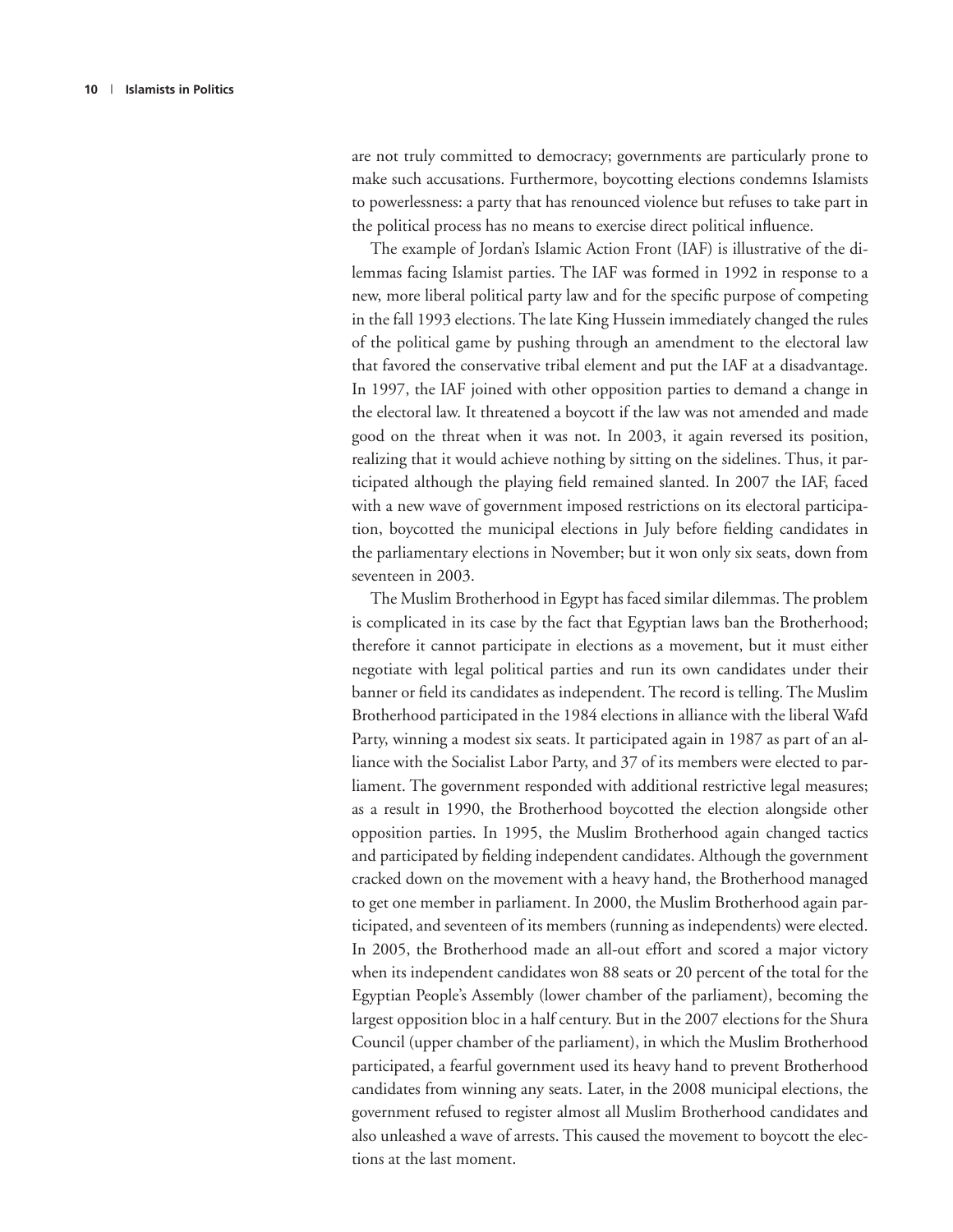Another tactical dilemma faced by participating Islamists concerns the number of candidates they should present for elections. Like all parties, Islamists would like to win as many seats as possible. Unlike most parties, however, they cannot afford to win too many seats—and even less afford to win the elections, for fear that the government will take drastic action against them. Algeria in 1991 and Palestine in 2006 provide cautionary examples of what can happen when Islamists are too successful. In Algeria, the predicted victory of the FIS led to the cancellation of elections and a military takeover. In Palestine, Hamas' surprise victory triggered a chain reaction of negative repercussions culminating in an ongoing confrontation between Fatah and Hamas. As a result, participating Islamists have become quite cautious, deliberately limiting the number of candidates. For example, in Jordan the IAF presented only 36 candidates for 80 parliamentary seats in 1993, 30 for 110 seats in 2003, and 22 for 110 seats in 2007. In Morocco, the PJD in 2002 only ran candidates in just over half of the 91 election districts before fielding candidates in 94 districts out of 95 in the 2007 elections. The Egyptian Muslim Brotherhood in the 2005 parliamentary elections also limited the number of its candidates. It ran independent candidates in 144 out of 444 districts. In the Shura Council elections in 2007, the Brotherhood competed but fielded only nineteen candidates for 88 seats. It is not clear that such self-imposed limits by Islamist parties and movements in fact have the desired effect of calming fears of a possible Islamist takeover. Their adversaries are sophisticated enough to look not only at the total number of seats won by Islamists but also at the percentage of victories in those districts where they presented candidates. As a result, the self-restraint can increase fears rather than cause them to abate because parties and movements that run only a limited number of candidates for obvious reasons choose the districts where they have the best chances of winning. They thus end up winning in a significantly higher percentage of districts than they probably would if they competed everywhere. Indeed, the fact that the IAF, the Muslim Brotherhood, and the PJD exercised self-restraint in the past did not keep the respective governments from increasing obstacles to their participation in subsequent elections. As a result, the Moroccan PJD did not limit the number of its candidates in the last parliamentary elections in 2007. It fielded candidates in 94 out of 95 electoral districts. However, its gains were minimal: it added only four seats to its parliamentary bloc, raising the total number to 46 as opposed to 42 in the 2002–2007 parliament.

#### **Impact of Participation**

There has been much speculation about the impact of participation on Islamist parties and movements. Would they be forced to moderate their positions and become less ideological and more pragmatic—read less religious—if they were allowed to participate? Would they be forced to accept the logic of pluralistic politics and thus the necessity to form alliances across the ideological spectrum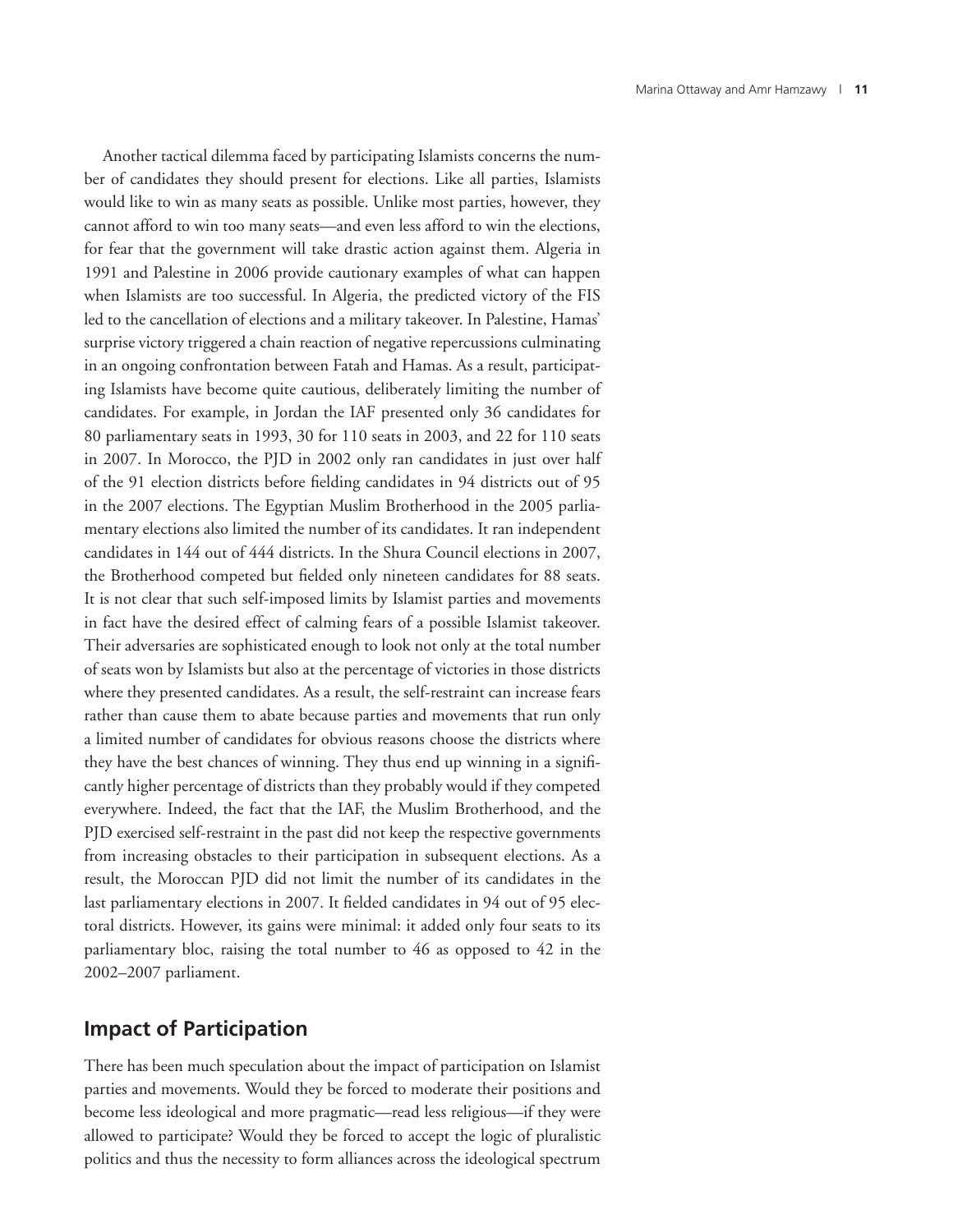and to reach compromises? Or, conversely, would they become even more doctrinaire and intolerant in order to reassure their hardcore constituency that they are not betraying their beliefs but remain truly committed to Islam even after entering the world of pluralistic politics?

An examination of the participating Islamist parties and movements in the seven countries that are at the core of our discussion shows evidence of both outcomes. In some countries, participation leads to moderation; in others it does not. Furthermore, movements in the same country can switch back and forth between more moderate and more hard-line positions. The outcome, evidence suggests, depends to a large extent on the political environment and on the conditions under which Islamists participate. Briefly, the more "normal" the conditions are under which an Islamist actor participates, the more likely it is that the reformists will prevail in the leadership, the more flexible and willing to compromise the party or movement will become, and the more it will focus on the nuts-and-bolts issues on which parliaments make decisions and issue laws—more narrow, specific public policy issues rather than broad questions with far-reaching ideological implications. The other side of the coin, however, is that parties and movements that show a great deal of flexibility and pragmatism are also likely to lose support in the later elections; this can lead the pendulum to swing back. Islamists whose participation is constantly hampered by the government and whose leaders and members are thrown in jail are more likely to revert to hard-line positions and continue to be preoccupied with broad ideological issues. Participation of Islamist parties and movements with an armed wing constitutes a different case altogether.

The environment is so important not only because it can provide incentives or erect obstacles to participation but also because most Islamist parties and movements are quite divided internally. Thus, external circumstances easily alter the internal balance of power between reformist and hard-line factions. The internal shift that led many Islamists to choose participation in legal politics as a strategy was not uncontested. In the majority of participating Islamist organizations, a part of the leadership remained skeptical about the value of participation; they feared that it would lead them to make excessive concessions and thus to dilute their religious identities without achieving concrete results. These skeptical voices are usually more silent when Islamist parties and movements are successful, with elections leading to increased presence in the parliament and expanded space for their activism. Poor election returns or increases in government repression tend to have the opposite effect, strengthening the hand of those who question the value of participation. Furthermore, external events can also have a major impact.

#### **Participation Under "Normal" Conditions**

In the context of Arab countries, participation under normal conditions does not mean participation under democratic conditions. Kings govern as well as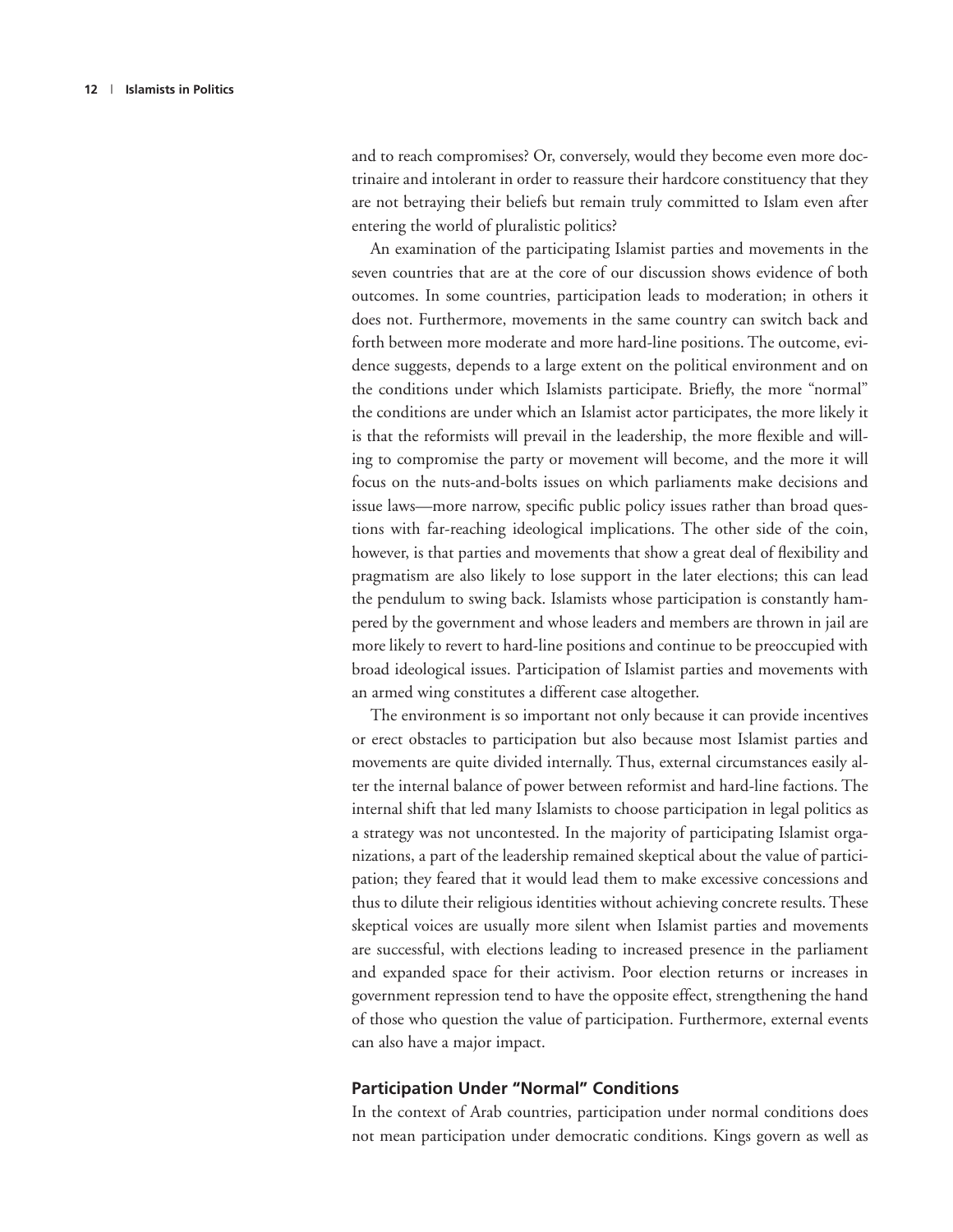rule. Presidents are as irremovable as kings and, increasingly, prone to found dynasties. With the exception of Kuwait, parliaments in Arab countries have limited oversight powers—and even the Kuwaiti parliament risks dissolution every time it seriously stands up to the ruling family. In many countries, independent candidates campaigning on the basis of personal and tribal ties play a more important role than political parties and movements, regardless of their ideological background. Operating under "normal conditions" thus does not mean operating under normal democratic conditions but under the same conditions that affect all opposition actors in that country. It means operating without constant threat of arrest of the leadership and members, without police disrupting meetings, and with reasonable certainty that elected candidates will be seated in parliament. Normal also implies that the Islamist party or movement will not immediately be punished for obtaining good results and that it will be allowed to participate in future elections. Such conditions prevail at present in Morocco, Algeria, Kuwait, and to a lesser extent in Bahrain.

The country with the most favorable conditions is Morocco. The PJD's participation resulted from the convergence of choices made by both the Islamists and the king. In the early 1980s, a breakaway faction of the radical Islamic Youth Movement formed a new group, originally called al-Jama`a al-Islamiyya. From the outset it aimed at becoming a recognized, legitimate participant in Moroccan politics. The group went through successive reorganizations and name changes but never deviated from the goal of political participation. In 1997 then King Hassan, intent on opening up the political system sufficiently to ensure a smooth succession for his son, allowed the Islamists to take over a weak existing party and to participate in elections in that guise. Eventually, the party became the PJD. The party played its hand skillfully, careful not to frighten the ruling establishment by winning too many seats initially. The new king, Muhammad VI, for his part did not reverse his father's decision to allow Islamists in the political process; nevertheless, he sought to contain them by enacting an election law engineered to prevent any party from winning a majority of parliamentary seats. At the same time, the king alongside with liberal and leftist political parties made sure that the PJD would not be included in the governing coalition or even in alliances with other parties.

In parliament the PJD worked like a normal political party, focusing on public policy prescriptions without an obvious religious agenda. It even voted in favor of the new, not exclusively Sharia-based personal status code on the grounds that it was discussed democratically and the party accepted the concept of majority rule. It tried, like other parties, to lobby for constitutional and political reform to increase the oversight powers of the parliament. In other words, it played the role of the loyal opposition in a democratic system and, in the end, it paid a price for doing so. In the parliamentary elections of 2007, in which it had expected to win at least 70 seats, it only secured 46. While still winning second place, it received fewer votes than in 2002 as disillusioned vot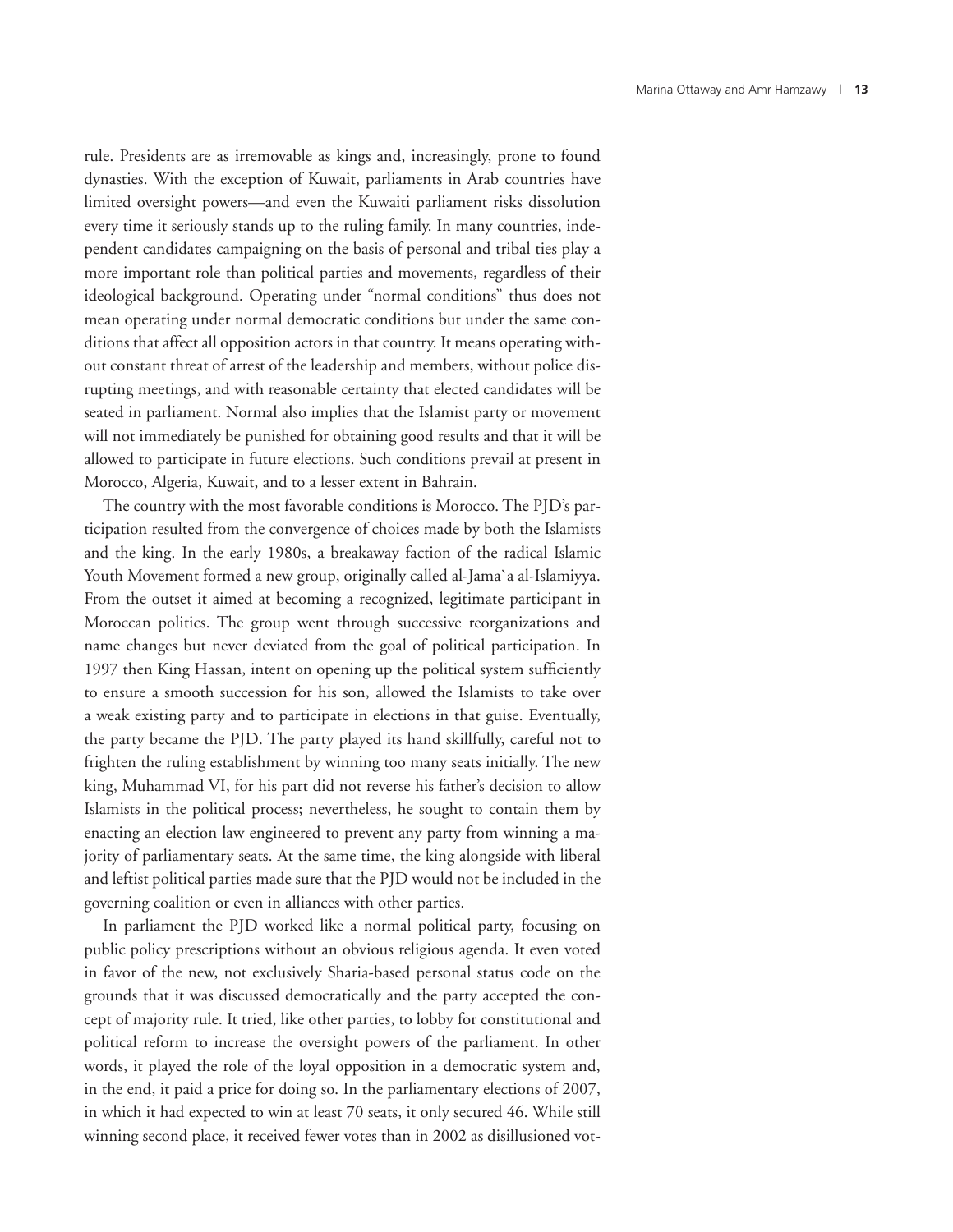ers stayed away from the polls. In the case of the PJD, thus, participation in legal politics engendered moderation—a moderation for which the party paid in electoral votes.

Algeria's Movement for the Society of Peace (MSP) had a very similar experience. A relatively small Islamist party that embraced participation and moderation in a climate where many Islamists had chosen violent resistance, it became a partner in the governing coalition under President Abdulaziz Bouteflika. In Algeria, becoming a partner in the government coalition means accepting to be a very small cog in a machine dominated by a struggle for power between the president and the military-security establishment. In the 1997 election, the MSP won 71 seats but plummeted to 38 in the 2002 elections, having few achievements to show for its participation in the government. It recovered somewhat in the 2007 elections with 52 seats but still remained considerably below the initial success. The party maintained a moderate stance despite the setback, but it failed to achieve any success to inspire and attract voters.

In Bahrain and Kuwait the position of participating Islamist political societies—formal parties do not exist in either—is complicated by the existence of several religious groups embodying different trends and agendas. In Bahrain, a Sunni-ruled kingdom with a majority Shi'i population, al-Wefaq Society is an opposition group representing the Shi'a, while the Sunni Muslim Brothers organized in different groups support the ruling Khalifa family. The real issue in the politics of Bahrain is not the Islamization of the state but the distribution of power between Sunnis and Shi'a. In this respect, the Shi'a community is at a great disadvantage, despite its majority status. The response of al-Wefaq has been to work for coexistence and gradual reform rather than confrontation. The leadership of the group has repeatedly contributed to defusing sectarian tensions and has sought to convey its allegiance to the state. Participation has indeed been a moderating factor. However, the limited outcome of al-Wefaq's participation in politics and the continued discrimination against the Shi'i community in Bahrain have resulted in the group losing ground within the community to more confrontationist movements.

The situation in Kuwait is somewhat different. Kuwait's Islamists are even more fragmented. The best organized group is the Islamic Constitutional Movement (ICM), a Muslim Brotherhood–affiliated group with moderate ideological stances. But, anomalously, Salafi movements also participate in the legal political process in Kuwait, although they refuse to do so in other countries. Despite their willingness to participate, Salafis take uncompromising positions on moral and social issues, with a clear project to expand the space sanctioned by religion in society. Salafis have spearheaded the long battle to prevent the extension of the franchise to women; they have demanded and obtained the reintroduction of gender segregation in the universities. They have also battled against the modern dress codes and westernized lifestyles favored by young people, and in the process put a lot of pressure on the ICM to embrace socially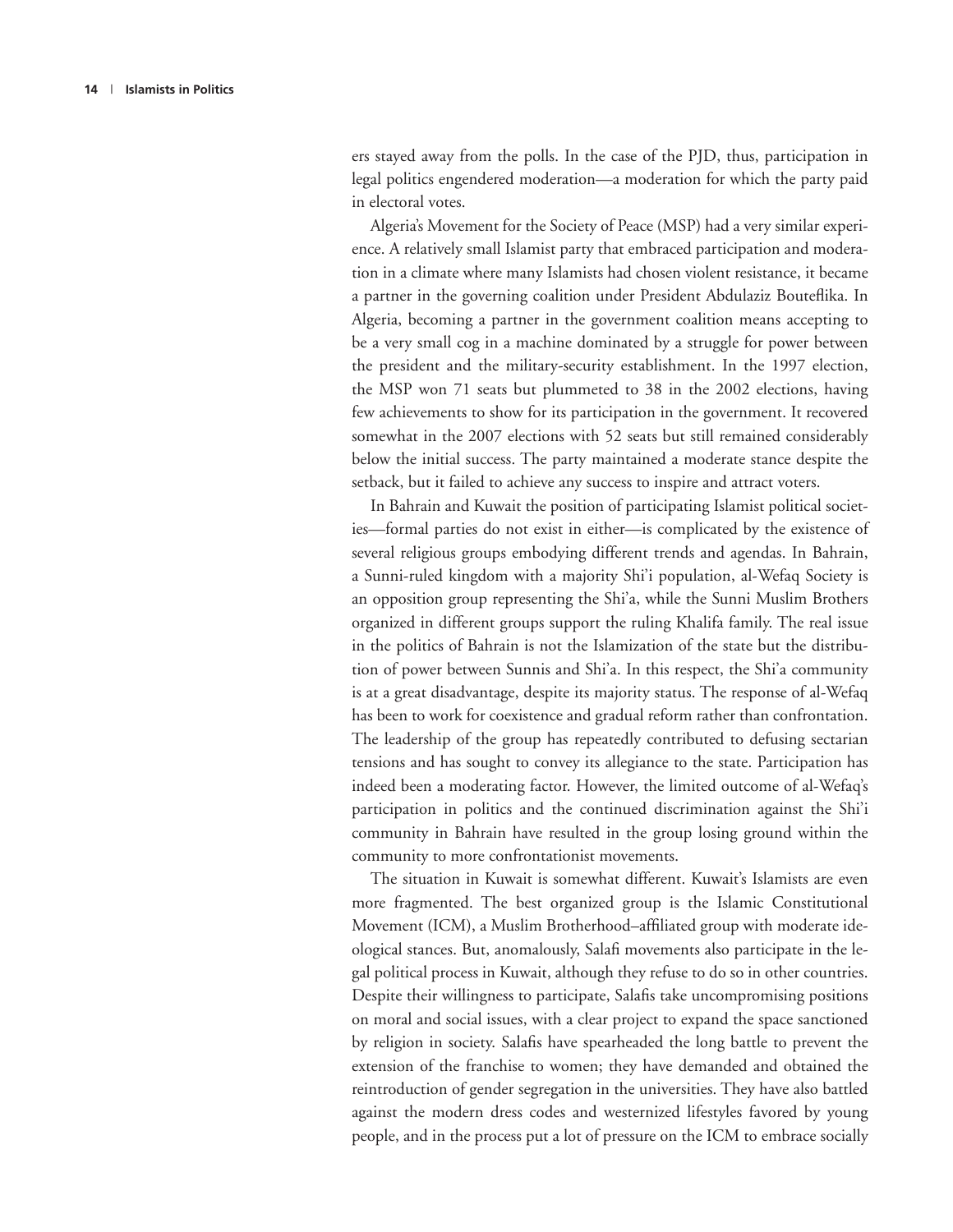conservative positions. While there is no evidence at this point that the ICM is rethinking its commitment to moderate political stances, it is also clear that the competition with Salafi groups is driving the ICM toward socially conservative positions.

Participation under normal conditions, therefore, appears to strengthen Islamists' determination to be part of the legal political process of their countries. Participation also forces Islamist parties and movements to focus less on ideological issues and more on the practical challenges of sustaining their constituencies. Once in parliament, Islamists are forced to focus on the issues with which parliament is seized. In a country like Kuwait, where the life of parliament revolves around moral and social issues and the relations with the ruling family, this is what Islamists also focus on. In Morocco and Algeria, where all parties are trying to display some initiative on economic issues, education, poverty, or political reform, participating Islamists also focus on those issues. In other words, normal conditions, or what can be considered normal in these countries, force Islamists to focus on the issues that consume the rest of the political class, while ideology plays a secondary role.

#### **Participation Under "Siege" Conditions**

Participating Islamists in Egypt, Jordan, and Yemen have faced particularly difficult situations. In Egypt and Jordan, where they represent the only truly organized opposition force, Islamists have been deliberate targets of government repression. In Yemen, the Islah Union has been caught in the process of state collapse as the old divisions between the North and South, tribal divisions, and a faltering economy with growing food and water shortages are beginning to overwhelm the fragile state.

The Egyptian Muslim Brotherhood provides a particularly interesting case of how thwarted participation can lead to ideological regression. As discussed earlier, the Brotherhood leadership was influenced in the early part of this decade by the views of reformers who pushed for a liberal interpretation on all the issues we defined as the gray zones in the thinking of participating Islamists. In the 2005 election, the reformers' strategy of participation in legal politics appeared to pay off when the Brotherhood secured 20 percent of parliamentary seats, although it has remained a banned organization. This was the largest opposition bloc to have been present in the Egyptian parliament since 1952. The Mubarak regime perceived it as a threat to its power, particularly at a delicate time when the country was moving inevitably toward presidential succession. The regime worked to prevent the Muslim Brotherhood from scoring similar successes in the future. Using its mighty security apparatus, the regime thus started a systematic campaign of arrests of Brotherhood members and of the movement's financial supporters. It also introduced several constitutional amendments engineered to make participation by the Brotherhood more difficult. In the 2008 municipal elections it went further by rejecting all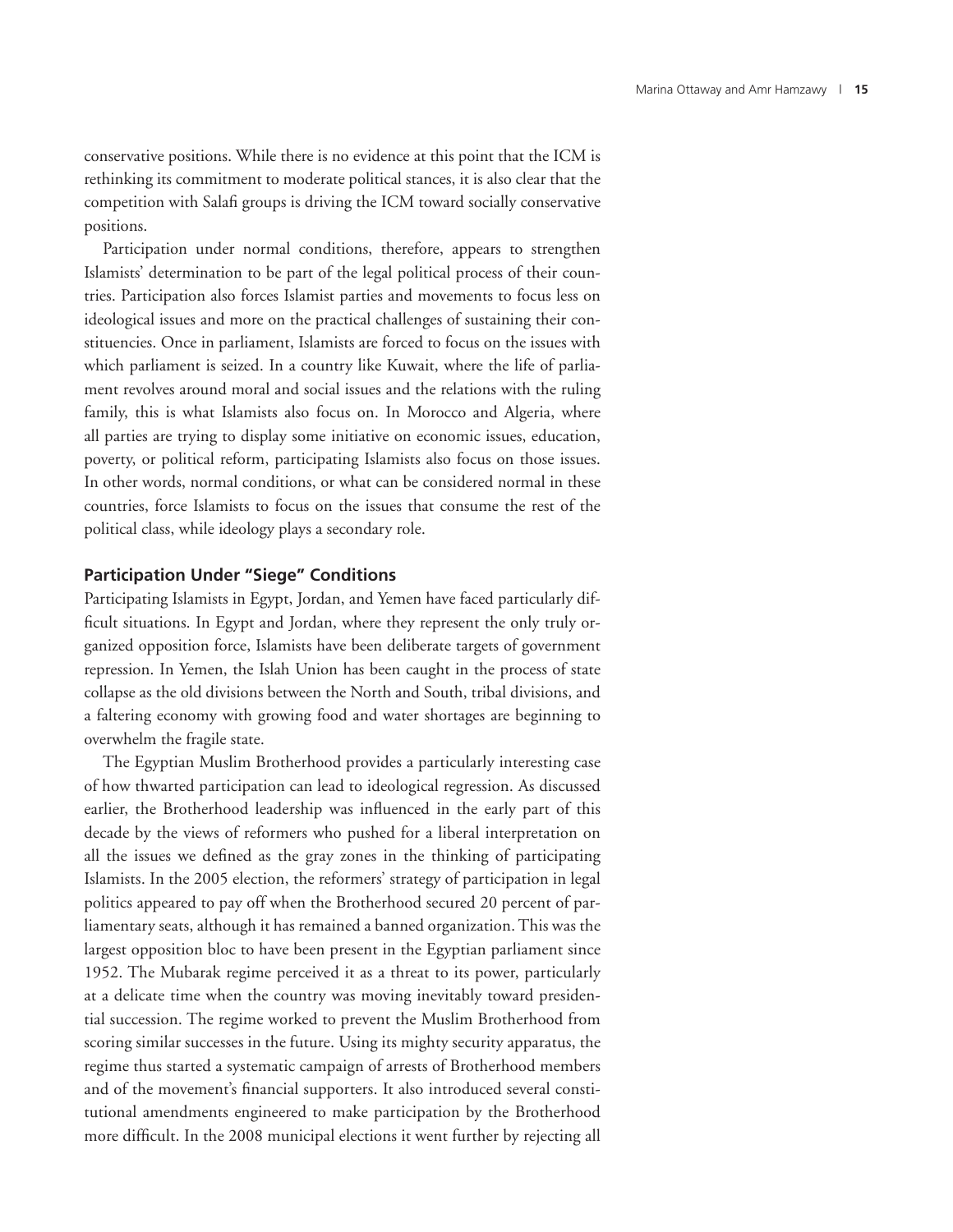Muslim Brotherhood candidates until the movement decided to boycott the election in protest.

The unintended consequence of the government's efforts to suppress the Muslim Brotherhood was a change in the movement's internal balance of power. The reformers were discredited, and the influence of the hard-liners increased. The Brotherhood did not give up on the idea of participation; on the contrary, it drafted a program for the political party it aspired to form, following the example of the Islamists in Morocco and Jordan who had created a political arm separate from the religious movement. But the draft platform made public in the summer of 2007 showed that the Brotherhood was retreating to old positions. Two elements were particularly revealing. The first was the attempt by the Brotherhood to clarify how it would implement its stated goal of ensuring that all laws would conform to Sharia*.* The Muslim Brotherhood had often been pressed to clarify this point. The answer provided by the platform was to call for the formation of a council of religious scholars—to be elected by all religious scholars in the country—with the binding authority to judge the conformity of both laws and executive acts with Sharia. The proposal to place a council elected only by religious scholars above the parliament elected at universal suffrage caused a storm within the Muslim Brotherhood. Reformers were appalled; many believed that the proposed body of religious scholars was illegitimate, privileging some interpretations of Sharia over others. Furthermore, some pointed out, the formation of such a council was not based on any established Brotherhood position.

The second controversial element in the draft platform was the exclusion of women and non-Muslims from being rulers—that is from occupying the presidency and other positions of high authority. This clause was a triumph of ideology over pragmatism: the Muslim Brotherhood was willing to create enormous controversy to ban something that was extremely unlikely to happen in any case, given the society's conservatism and the relatively small size of the Coptic population—not to mention other religious minorities. In addition, some Brothers pointed out that the exclusion was based on outmoded and unnecessary legal reasoning, and it caused a politically damaging distraction.<sup>1</sup>

The two clauses in an otherwise unexceptional party program revealed the ascendancy of a particularly conservative faction of the leadership, but they were also met with a lot of resistance. This showed that the reformist trend still had some strength. In fact, speculation was rife throughout 2008 that the two controversial clauses might be dropped from the final party program. Nevertheless the draft party platform leads to the inescapable conclusion that thwarted participation strengthens hard-liners and discredits reformers. The same conclusion is also strengthened by the fact that in June 2008 the Muslim Brotherhood elected new members to its central bureau (the Guidance Office), most of them considered hard-liners. The Shura Council elections within the Jordanian Muslim Brotherhood—the religious movement behind the IAF—in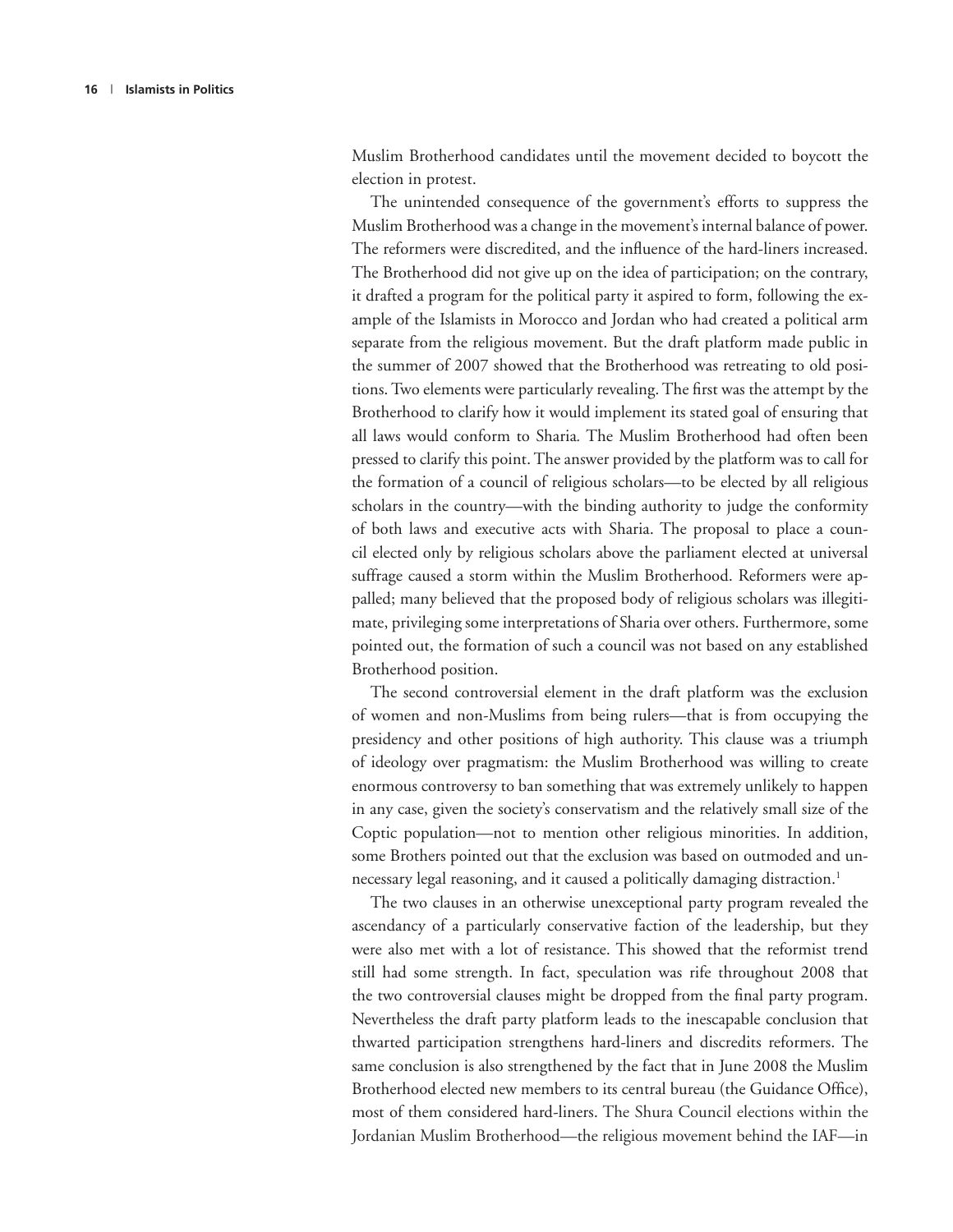March 2008 confirmed the same pattern. In a moment of rising tensions with the regime and facing repressive measures, hard-liners were voted in to replace more moderate leaders in both the Muslim Brotherhood and the IAF.

Most Islamist movements are structurally biased against the moderate and reform camps within them; this accounts for their relative marginality and limited influence. As a rule, a clear majority within the hierarchies and memberships of such movements are drawn to more rigid or conservative stances and are often repelled by appeals to flexibility or reform. They regard flexibility as an unacceptable compromise on principles that have over time become imprinted in the collective consciousness of Islamists as immutable tenets. Only moments of rapid transition in the political environment—when new opportunities or challenges present themselves to religious movements—are capable of altering the marginal status of moderates, enabling them to attain a degree of parity with hard-liners. Jordan passed through an extended phase of this sort from 1989 to 2005, and Egypt experienced a similar albeit shorter window of opportunity from 2004 to 2005. In both cases, moderates and reformists gradually broadened their scope of influence and succeeded in translating this into a series of policies and practices that prioritized participation in the political process and consensus making with political forces in society. Unfortunately, in the last two years the Jordanian and Egyptian regimes reverted to authoritarian policies and to security clampdowns, which seemed to target moderates with as much vehemence as they did hard-liners. This repression convinced supporters of both organizations that participation and compromise did not pay off, strengthening the hand of hard-liners. In other words, the demise of the reformers in the Jordanian and Egyptian Muslim Brotherhood is integrally related to the restrictive political environment in the two countries.

The context also explains why the Jordanian Muslim Brotherhood has been particularly quick to reject participation as a waste of time and effort that distracts the organization from its true goal. The dynamics of competition between moderate and hard-line leaders in the Jordanian Muslim Brotherhood is complicated by the struggle for influence between Palestinians and Transjordanians over setting the movement's priorities: advancing the Palestinian cause versus working for political and social change in Jordan. Nevertheless, as far as participation in the legal political process is concerned, the ideological struggle within the Jordanian Brotherhood is similar to that in its Egyptian counterpart. Hard-liners in both organizations are skeptical of the value of political participation, and government repression makes them even more reluctant to adopt compromise positions that might alienate their popular base; moderates continue to emphasize the need for political participation as a key means of promoting reform, even if the rules of the game are unfair and the returns poor. Thus, in both movements hard-liners tend to swing back and forth between rejecting political participation and grudgingly accepting it when conditions are favorable. Moderates, meanwhile, continue to cling to the principle of un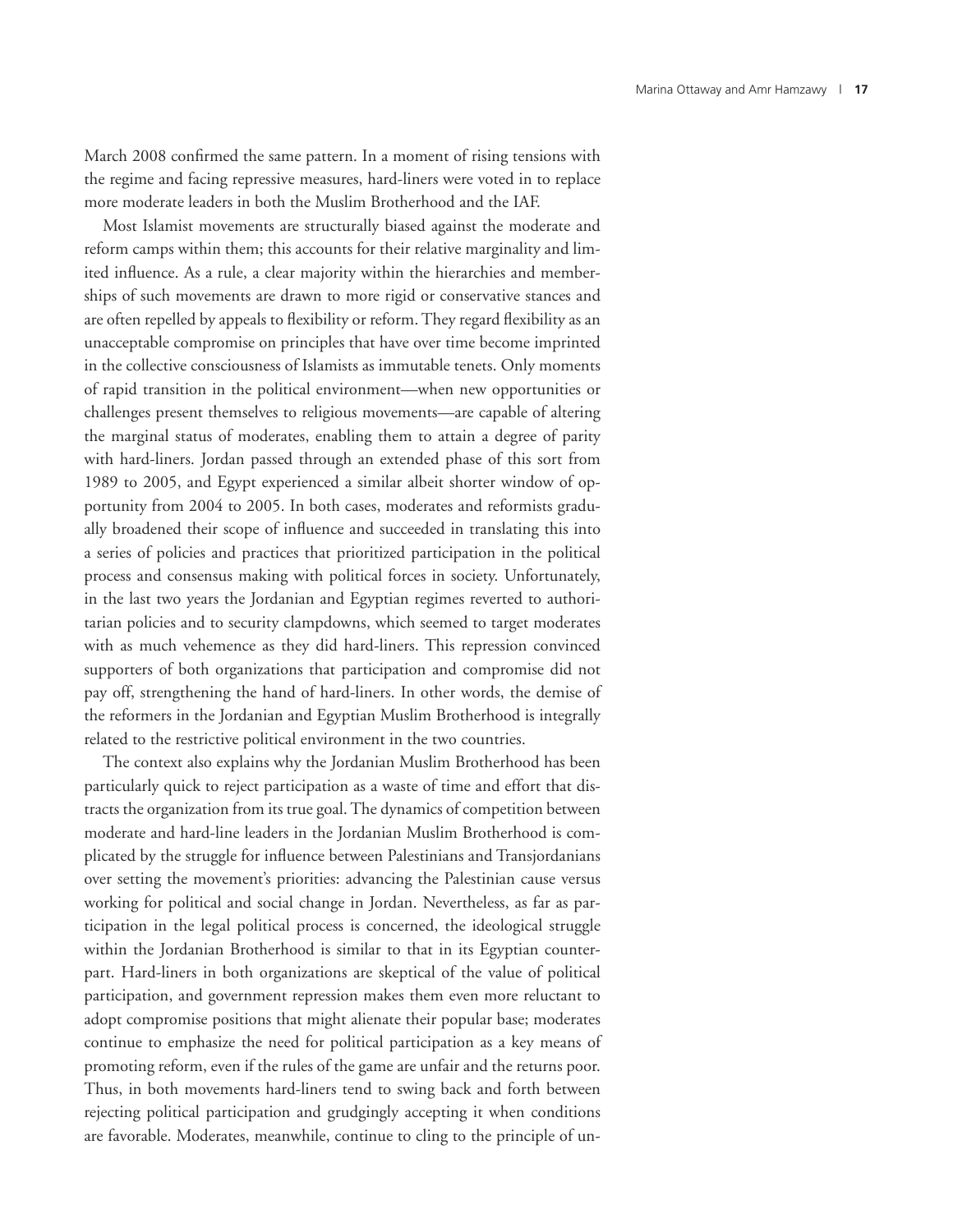conditional engagement in the legal political process, but they cannot bring the entire organization with them.

#### **Participation by Armed Movements**

The most complex participating Islamist parties and movements are those that maintain an armed wing alongside the political organization. Such actors at present play a dominant role in Lebanon, Palestine, and Iraq. In all three cases, political participation takes place under highly unstable conditions; that is why the parties maintain an armed wing in the first place. The existence of the armed wings, furthermore, makes a normalization of conditions extremely unlikely, creating instead a vicious circle. The outcome is that the armed wings created to address an abnormal situation—Israeli occupation in Southern Lebanon, the unresolved Israeli–Palestinian conflict, and the rule of Saddam Hussein first and the American occupation later—eventually turn into tools used by Islamist parties and movements to increase their influence in the domestic struggle for power. It is important to note that in situations where Islamists maintain an armed wing, so do non-Islamist political actors. In Palestine, Fatah also has its militias; in Iraq, the Awakening Councils (non-religious Sunni militias first created to combat al-Qaeda) are entering the political fray. And in Lebanon, all political groups at times have formed armed organizations. This discussion will focus only on Hizbollah and Hamas, however.

Hizbollah and Hamas are Islamist movements, and both participate in the legal political process of their countries—at least when there is one. The two movements, however, are driven more by a political rather than a religious agenda. For Hamas, the problem is Israel, and the solution is not Islam but wresting control of Palestine back from Israel. The movement does not recognize the state of Israel and certainly considers the use of violence to be a legitimate tool to resist the Israeli occupation. Hizbollah also sees Israel as the major justification for the existence of its armed wing. It was formed to serve as an agent of representation for the Lebanese Shi'i community, and it was armed in the 1980s to drive the Israelis out of southern Lebanon, not to bring the Lebanese back to Islam. It continues to justify the existence of its armed wing by asserting that its weapons are those of the "resistance" and are thus needed until all Israelis are driven out of Lebanon—Israelis still occupy an area known as Shebaa Farms adjacent to the Syrian Golan Heights that both Lebanon and Syria agree is Lebanese territory—and the Palestinian problem is solved.

Neither Hamas nor Hizbollah have, to this day, used their weapons to influence elections. The January 2006 elections in Palestine, in which Hamas emerged as the winner, were judged clean by all observers, and violence was not involved. Elections in Lebanon are too complicated ever to be judged free and fair—the problem starts with the electoral law—but Hizbollah did not use violence to obtain its votes. However, both organizations have since used the weapons supposedly devoted to the "resistance" to fight and win political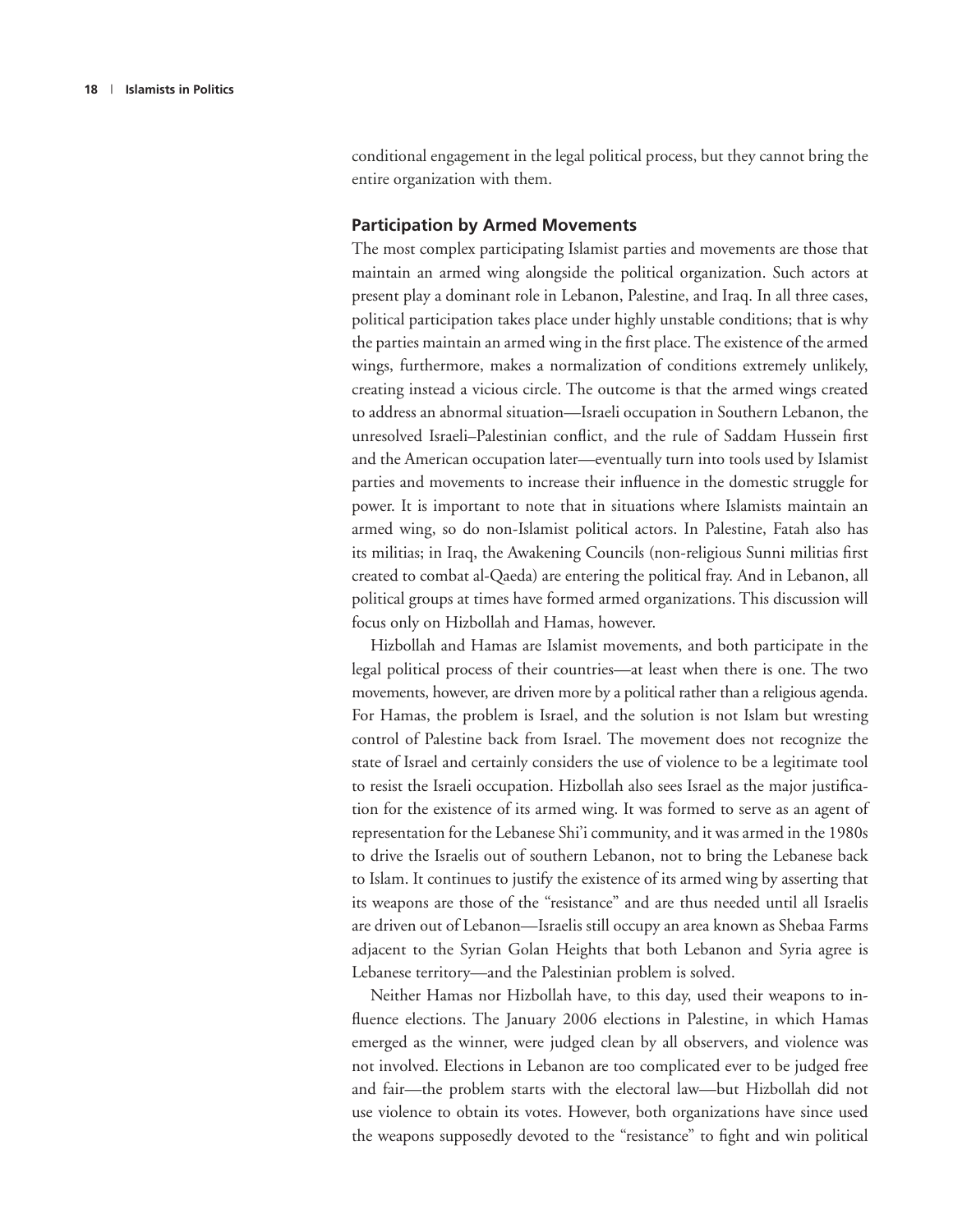battles inside the respective countries. In June 2007 Hamas seized control of Gaza. The action was dubbed by many in the West and the Arab world as a coup d'état; it was a somewhat perplexing moniker since Hamas had been in control of a legally constituted government on the basis of an election victory and a subsequent power-sharing deal with Fatah, the Mecca agreement. It was President Mahmud Abbas that dissolved the government in a move of doubtful constitutionality. Whether the name "coup" is accurate, the fact remains that once the government was dissolved, Hamas weapons became a political instrument inside the country. In 2008, Hizbollah also openly used its weapons for a domestic political purpose, something it had vowed not to do. In May 2008 it engaged in a show of force with the government, quickly demonstrating its military superiority by taking over downtown Beirut then returning seized buildings and public space to the Lebanese military. The showdown, followed by negotiations in Doha under regional and international mediation, allowed Hizbollah and its allies to gain control of one third plus one ministerial post—thus veto power over major decisions in a newly formed government of national unity.

The cases of Palestine and Lebanon demonstrate that the existence of an armed wing within an Islamist party or movement in unstable conditions inevitably become a domestic political tool. This is true even if the party or the movement is theoretically committed to non-violence in the domestic political process and claims the weapons are only directed at an external enemy. No matter why the militias exist, their presence affects the balance of power within the country. This, in turn, ensures that there will not be a normal political process and blocks any process of moderation. The question is whether the continuous inclusion of these movements in the political process would encourage them to gradually abandon their armed wings. The experiences of Hamas and Hizbollah are not very promising in this regard, but they also demonstrate that the exclusion of these armed Islamists from the political process is not a realistic option either, given the tremendous support they enjoy on the popular level. The only reasonable compromise, it seems, is for the countries in question to develop strong institutional frameworks that can guarantee that no one or combination of political actors can gain enough power to dominate the system.

#### **Post-Participation Debates**

With the exception of the armed movements, the highly feared participating Islamists have had limited impact on their countries. While everywhere they are the strongest component of the overall weak opposition, they have struggled to exert some political influence; in the end they have had little say in the formulation of new policies. For many participating Islamist parties and movements, this reality is leading to a crisis of sorts or at least to active debate. Islamists have made important ideological changes and compromises. The continued existence of gray zones should not obscure the significance of the ideological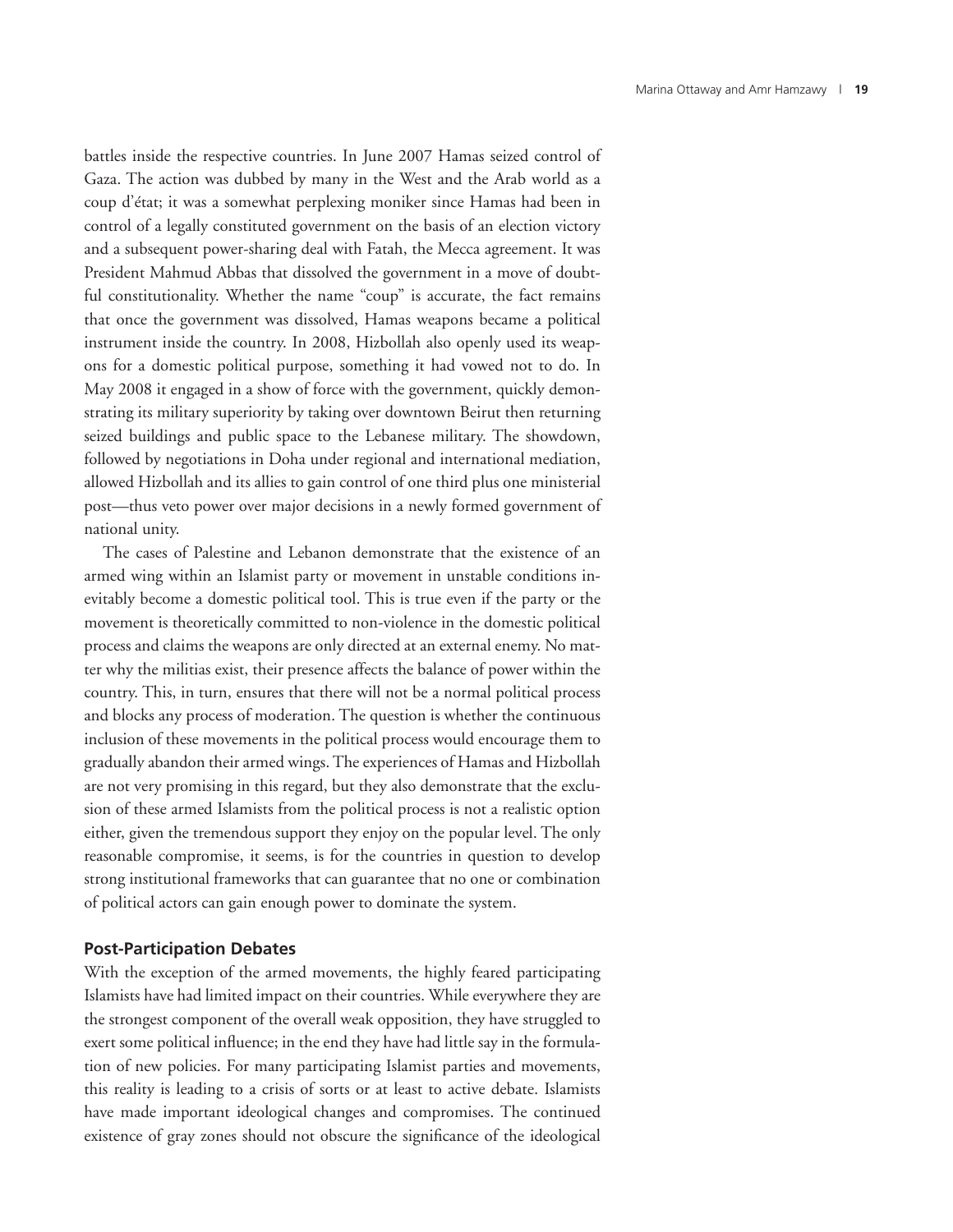transformation they have undergone. Islamists have also made a large investment in creating and strengthening their organizational structures. The pay-off has been limited. Most important, parties that saw themselves as a rising force four or five years ago are now coming to terms with a decline in their election results and a continuing struggle for influence.

Islamists hoped that by means of participation they could break through the barriers of restricted political pluralism and bring about true reform and the redistribution of power between ruling establishments and opposition movements, but they failed. They pushed for constitutional and legislative amendments intended to increase the powers of parliaments vis-à-vis the executive and to institute effective systems of checks and balances, but they failed in this effort as well. Some sought—again unsuccessfully—to overcome a history of conflict with secular elites and form flexible alliances across the ideological spectrum; others remained captive to black-and-white, good-versus-evil ideological approaches to politics. Participating Islamists also wanted to expand the scope of religion in the public sphere and to establish a link between the Islamization of society and their political participation. The consequence of this was that ruling establishments severed their connection with Islamic proselytizing and charity activities that form the backbone of the Islamist social role and the mainstay of their popular and electoral bases. It simultaneously led to attacks from less participation-friendly Islamists that accused them of pragmatism with the implied charge of straying from the true faith and Sharia.

The poor payback of political participation presents Islamists with three major challenges, which are already being discussed in some of their parties and movements. The response to these challenges will determine the future course of participating Islamists. The first major challenge for participating Islamists is to formulate new arguments to convince their popular bases that participation in politics is an indispensable long-term strategy in spite of poor paybacks in the short run. An analysis of recent interviews with and statements by prominent leaders of Islamist parties and movements shows that two main sets of arguments are being developed. The first stresses the value of even the minimal benefits derived from the participation in legal politics: parliamentary and legislative activity allows them to counter to some extent the maneuvers of governments as well as to preserve the cohesion and sustain the impetus of their popular base through the regular public broadcast of their demands. The second set of arguments reveals a more ambitious, maximalist agenda: Islamists must participate in order to prove themselves responsible political actors, committed to participation in legal politics under all circumstances, including successive setbacks, and dedicated to the advocacy of peaceful change and incremental reform. Such clear commitment would put an end to criticisms and suspicions harbored by ruling establishments and secular opposition movements of Islamist motives and designs. Islamists movements facing the more precarious situations, for example the Egyptian and Jordanian Muslim Brotherhoods, tend towards the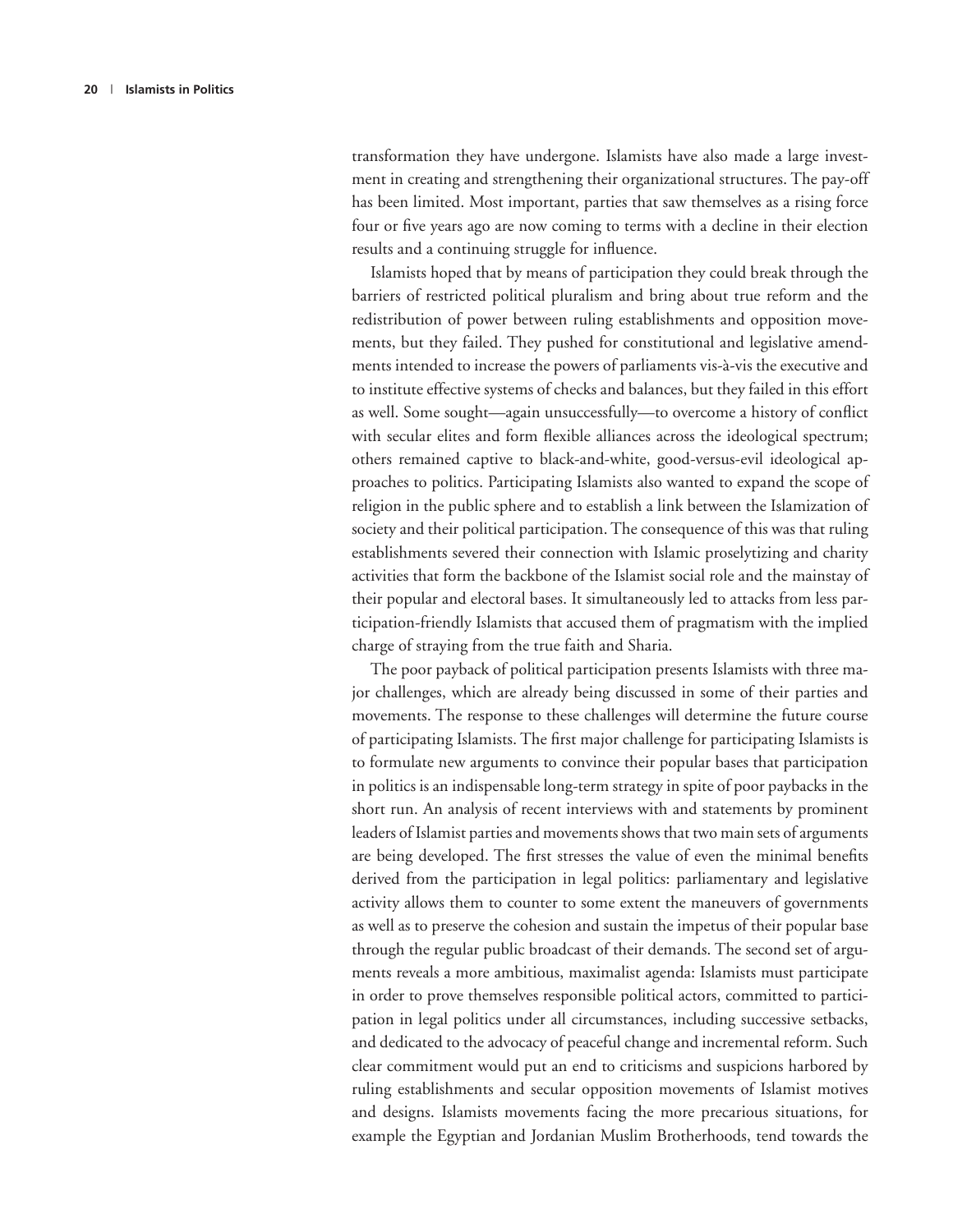minimalist argument. Movements that enjoy a more relaxed relationship with their governments, for example the ICM in Kuwait and the PJD in Morocco, tend towards the maximalist position.

The second challenge participating Islamists face is finding a sustainable and practical balance between the requirements of participation and the demands of ideological commitment. As we argued before, the realities of restricted pluralism and the domination of ruling establishments over the political system compel Islamists to adopt compromise positions on major social issues. However, Islamists are torn between this need and their ideological convictions; this is in addition to the very real fear of sacrificing the distinction of their political rhetoric and programs and the danger of alienating broad and influential segments of their supporters. The task of striking a balance between pragmatism and ideological commitment is becoming increasingly difficult, if not impossible, because participation in legal politics has led to unsatisfactory results. Participating Islamists are reacting in two opposite fashions: one is to retract earlier compromises and revert to hard-line stances. The Egyptian Muslim Brotherhood did this in its party platform that called for the creation of a religious body with legislative functions and which excluded, on the basis of Islamic jurisprudence, the possibility of a Copt or a woman serving as head of state. The other course, followed by the PJD in Morocco and the ICM in Kuwait, is to engage in a debate on the essential political component of Islamist movements, the relative weight of political pragmatism with respect to ideology or the Islamic frame of reference, and the priorities of political participation. As interesting as such extensive debates are to observers, they create an environment of strategic ambivalence and uncertainty that could cost participating Islamists much support.

The third challenge facing participating Islamists is to rethink the relationship between their religious and political components and, accordingly, to devise the best possible structures for organizing them institutionally. The opening up of opportunities for participation in legal politics during the past few decades has led some Islamist movements to introduce a functional separation between religion and politics, as demonstrated in the creation of political parties, fronts, and associations that are institutionally autonomous from the religious movements. Such separation has allowed participating Islamists to pursue political goals more freely. As opportunities for political participation narrow, however, it is no longer so clear that the separation of political from religious activities is an advantage rather than a disadvantage.

This critical reassessment of the pros and cons of separating religious from political activities in Islamist movements coincides with another important development. The call for abandoning politics altogether and for focusing exclusively on proselytizing and charitable work is being heard with increasing frequency and strength. This is an echo from the past, harkening back to the position of Muslim Brotherhood's founder Hassan al-Banna. If the call were heeded on a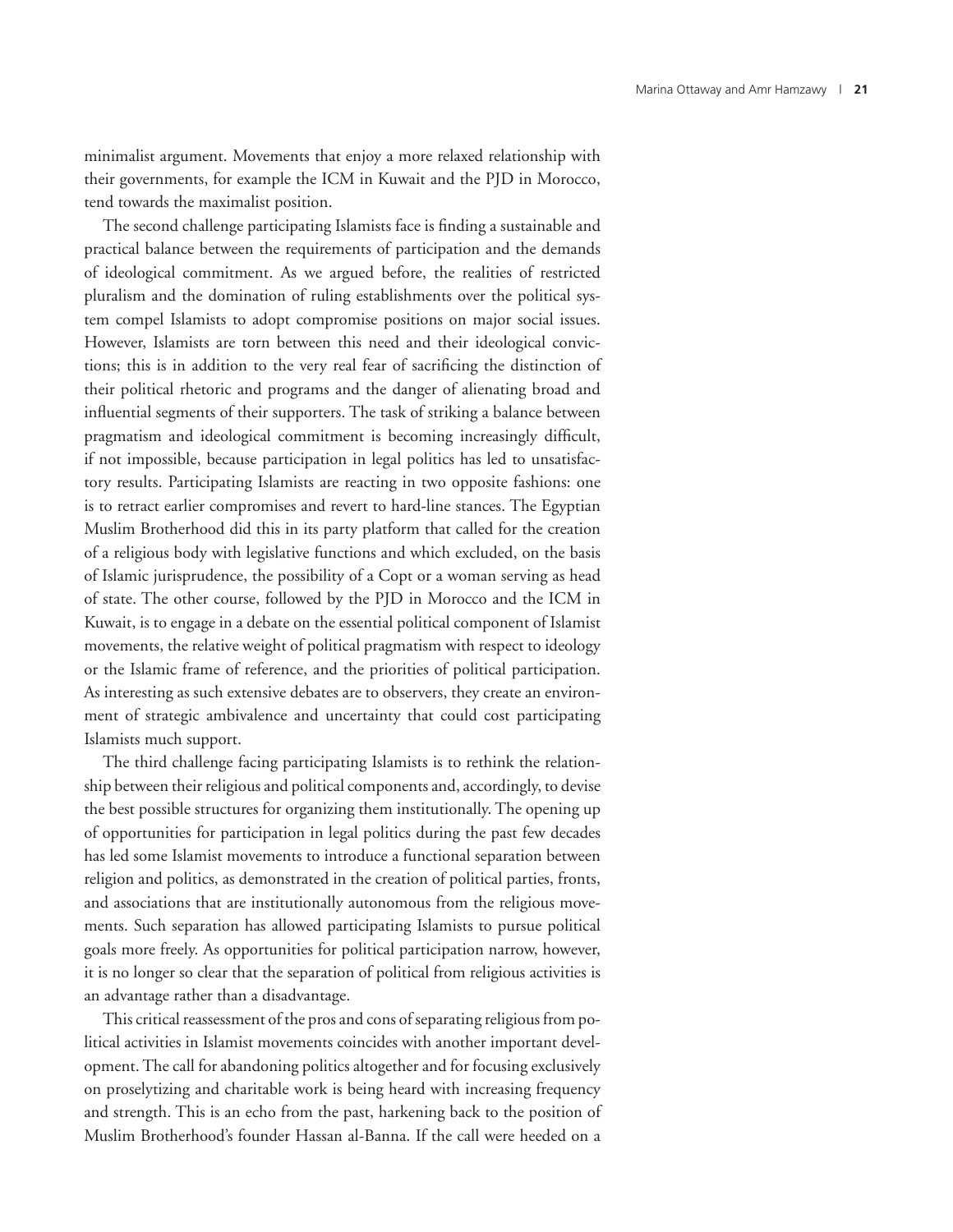large scale, it would be the end of political participation by Islamists, with unpredictable consequences.

#### **Evolving Movements**

There are no easy answers to the questions always asked about participating Islamist parties and movements: "Are they truly committed to democracy? Will participation increase their commitments?" The evidence leads to a very unsatisfactory, "It depends." Commitment to democracy by Islamist parties and their evolution as a result of participation are the outcome of a dynamic political process.

Many leaders and members of the Islamist parties and movements are truly and probably irreversibly committed to democracy on an individual basis, but many are more skeptical about the benefits of participation, and some even questions its acceptability. It is the balance of power among these different groups, itself determined by the politics of the country as well as the internal politics of the organization, that will decide whether a party or movement will remain committed to democratic participation.

The impact of participation is also a function of the political process. The decision by Islamist parties and movements to participate in the legal politics of their countries triggers a set of complicated processes: within the leadership of the parties and movements involved; between them and their followers; and of course between the participating Islamists and the ruling establishments and secular opposition parties of their countries. It is the outcome of these three different sets of processes that will determine the future trajectory of participating Islamists.

That trajectory, evidence shows, is likely to differ from country to country and actor to actor. Political participation under normal conditions indeed appears to favor moderation and strengthen the commitment to the democratic process. Unfortunately, politics in most Arab countries cannot be characterized as normal.

While the outcome of participation is not invariably a process of further democratization and moderation, it is also clear that non-participation—either enforced by governments or chosen by the leadership of Islamist parties and movements—is a guarantee that a process of moderation will not take place. This is a sobering thought for those governments and their international backers that would like to set the bar for participation by Islamists extremely high. The choice is not between allowing the somewhat risky participation by Islamists in politics and their disappearance from the political scene. It is between allowing their participation despite the existence of gray zones with the possibility that a moderating process will unfold, and excluding them from the legal political process—thus ensuring the growing influence of hard-liners inside those movements and the continued existence of gray zones.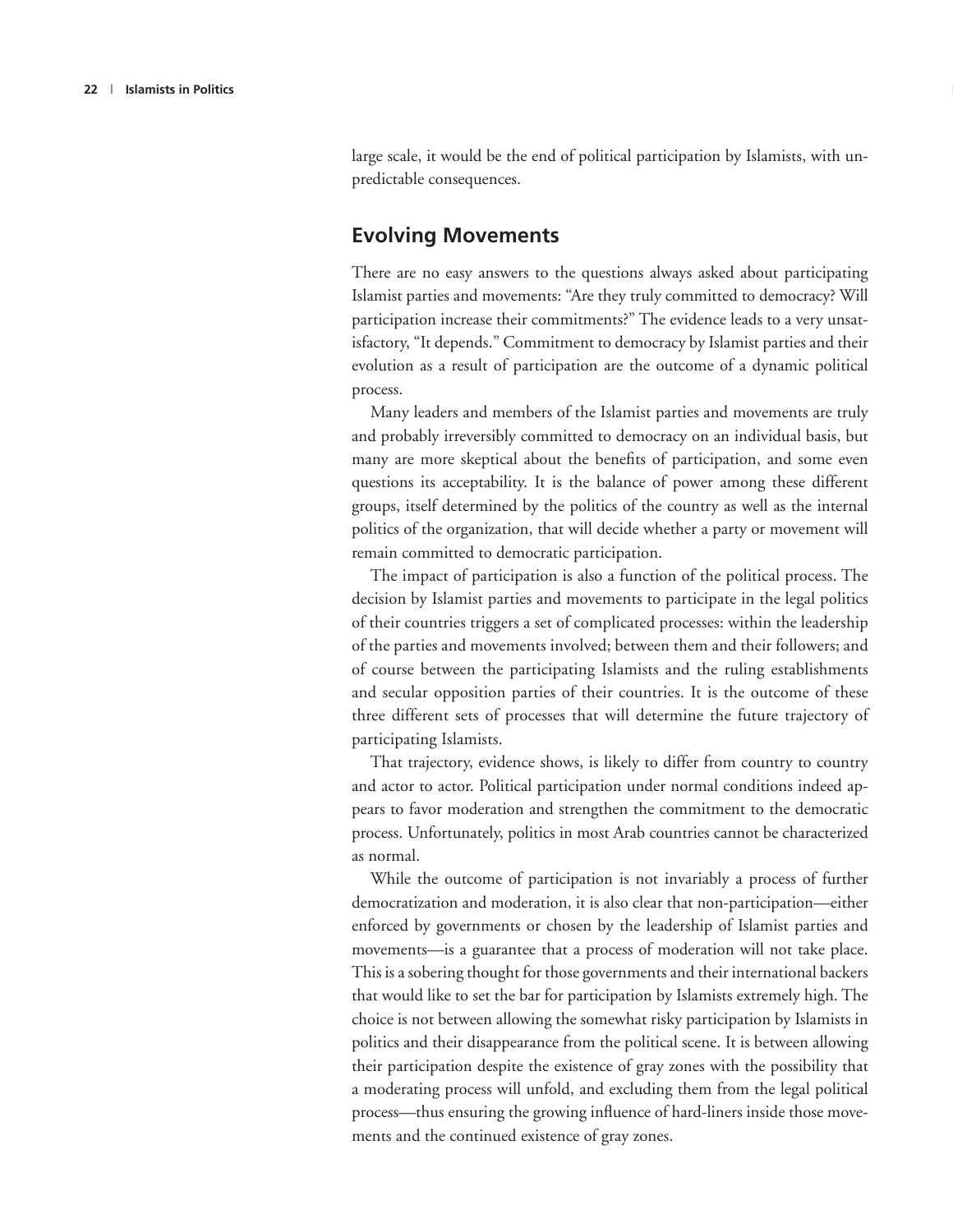### **Note**

1 See Nathan J. Brown and Amr Hamzawy, "The Draft Party Platform of the Egyptian Muslim Brotherhood," Carnegie Paper 89 (Carnegie Endowment for International Peace, January 2008).

Valery Tishkov | **23**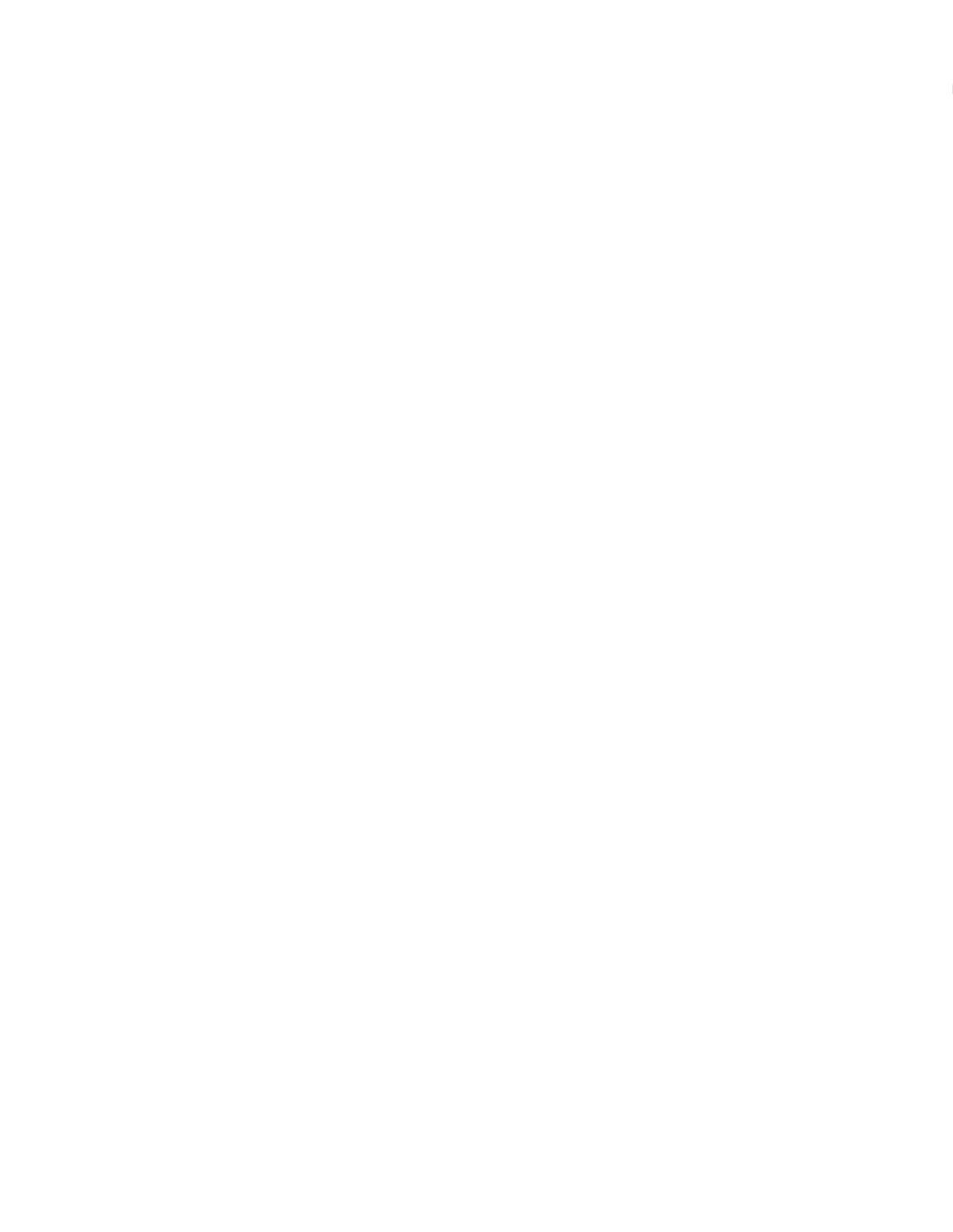### **About the Carnegie Endowment**

The Carnegie Endowment for International Peace is a private, nonprofit organization dedicated to advancing cooperation between nations and promoting active international engagement by the United States. Founded in 1910, Carnegie is nonpartisan and dedicated to achieving practical results. Through research, publishing, convening and, on occasion, creating new institutions and international networks, Endowment associates shape fresh policy approaches. Their interests span geographic regions and the relations among governments, business, international organizations, and civil society, focusing on the economic, political, and technological forces driving global change.

Building on the successful establishment of the Carnegie Moscow Center, the Endowment has added operations in Beijing, Beirut, and Brussels to its existing offices in Washington and Moscow, pioneering the idea that a think tank whose mission is to contribute to global security, stability, and prosperity requires a permanent international presence and a multinational outlook at the core of its operations. For more information, visit www.CarnegieEndowment.org.

Combining in-depth local knowledge with incisive comparative analysis, Carnegie's **Middle East Program** examines politics in the Arab world. The Program studies extensively attempts at political reform, through detailed country studies and the exploration of key cross-cutting themes. The Program has special expertise on Islamist participation in pluralistic politics throughout the region. The Program publishes the *Arab Reform Bulletin*, a monthly electronic bulletin in English and Arabic assessing key political reform developments in the Arab world. In 2006, the Program opened the Carnegie Middle East Center in Beirut, Lebanon, a research center staffed by regional experts that will serve as a hub for independent analysis of political, economic, social, and security issues throughout the Middle East.

Valery Tishkov | **25**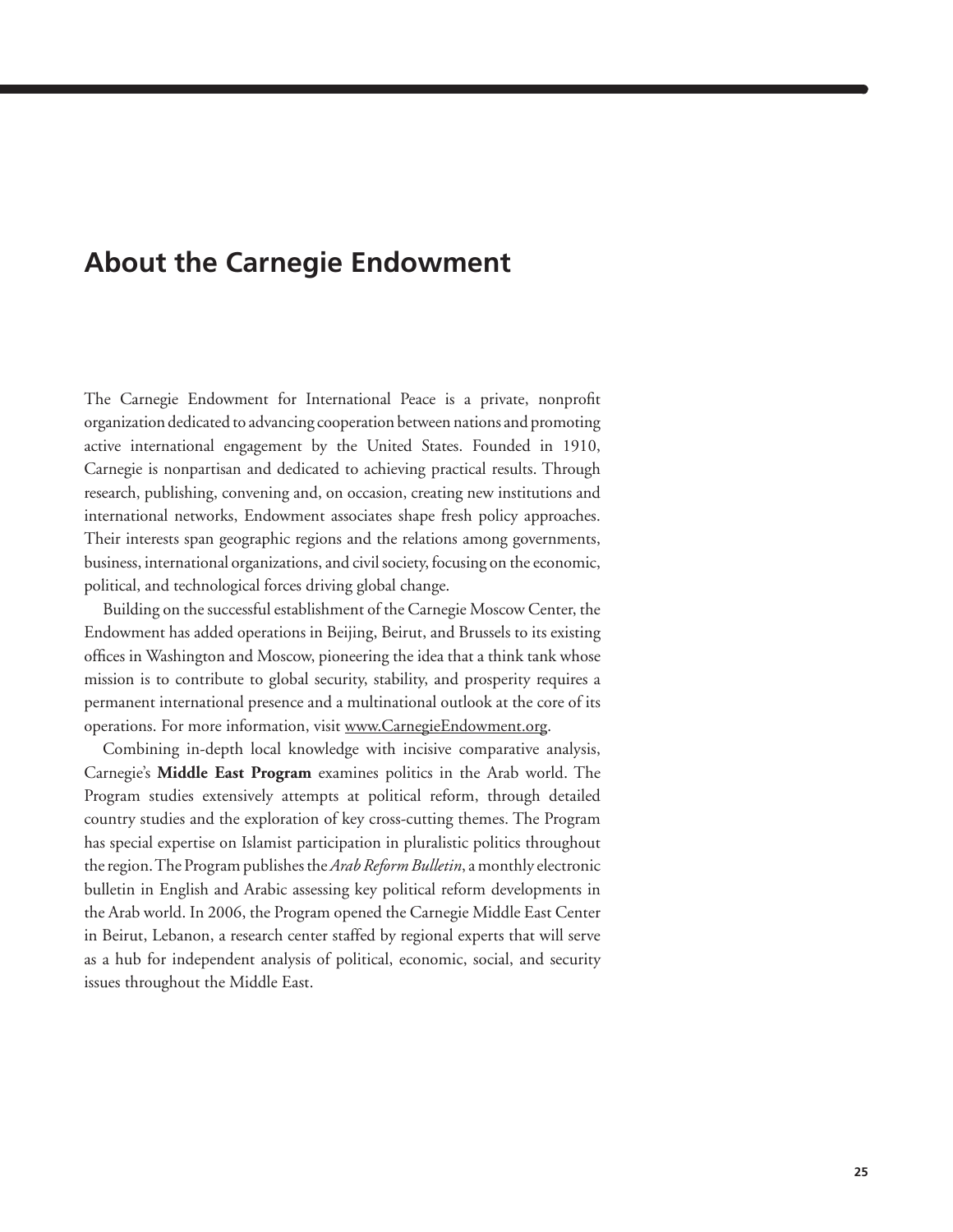## **Carnegie Papers**

Carnegie Papers present new research by Endowment associates and their collaborators from other institutions. The series includes new time-sensitive research and key excerpts from larger works in progress. Comments from readers are most welcome; please send an e-mail to pubs@CarnegieEndowment.org.

#### **200**

*Islamists in Politics: The Dynamics of Participation* (M. Ottaway and A. Hamzawy) *Saudi Arabia's "Soft"Counterterrorism Strategy: Prevention, Rehabilitation, and Aftercare* (C. Boucek) *Can Trade Policy Support the Next Global Climate Agreement? Analyzing the International Trade and Environment Regimes* (M. Lay) *The Russian World: Changing Meanings and Strategies* (V. Tishkov) *The New Arab Diplomacy: Not With the U.S. and Not Against the U.S.* (M. Ottaway and M. Herzallah) *Party for Justice and Development in Morocco: Participation and Its Discontents* (A. Hamzawy) *International Labor Migration in a Globalizing Economy* (R. Lucas) *Islam in Uzbekistan: Religious Education and State Ideology* (M. B. Olcott, D. Ziyaeva) *Assessing Secretary of State Rice's Reform of U.S. Foreign Assistance* (G. F. Hyman) *The Draft Party Platform of the Egyptian Muslim Brotherhood: Foray Into Political Integration or Retreat Into Old Positions?* (N. J. Brown, A. Hamzawy)

#### **200**

*Incumbent Regimes and the "King's Dilemma" in the Arab World: Promise and Threat of Managed Reform* (M. Ottaway and M. Dunne) *Implementing UN Security Council Resolution 1540: A Division of Labor Strategy* (M. Heupel) *Demilitarizing Algeria* (H. Roberts) *Fighting on Two Fronts: Secular Parties in the Arab World* (M. Ottaway and A. Hamzawy) *Sufism in Central Asia: A Force for Moderation or a Cause of Politicization?* (M. B. Olcott) *China's Economic Prospects 2006–2020* (J. He, S. Li, and S. Polaski) *A Face of Islam: Muhammad-Sodiq Muhammad-Yusuf* (M. B. Olcott) *Requiem for Palestinian Reform: Clear Lessons from a Troubled Record* (N. J. Brown) *Evaluating Political Reform in Yemen* (S. Phillips) *Pushing toward Party Politics? Kuwait's Islamic Constitutional Movement* (N. J. Brown) *Protecting Intellectual Property Rights in Chinese Courts: An Analysis of Recent Patent Judgments* (M. Y. Gechlik) *Roots of Radical Islam in Central Asia* (M. B. Olcott)

#### **200**

*Illusive Reform: Jordan's Stubborn Stability* (J. Choucair) *Islamist Movements in the Arab World and the 2006 Lebanon War* (A. Hamzawy and D. Bishara) *Jordan and Its Islamic Movement: The Limits of Inclusion?* (N. J. Brown)

For a complete list of Carnegie Papers, go to www.CarnegieEndowment.org/pubs.